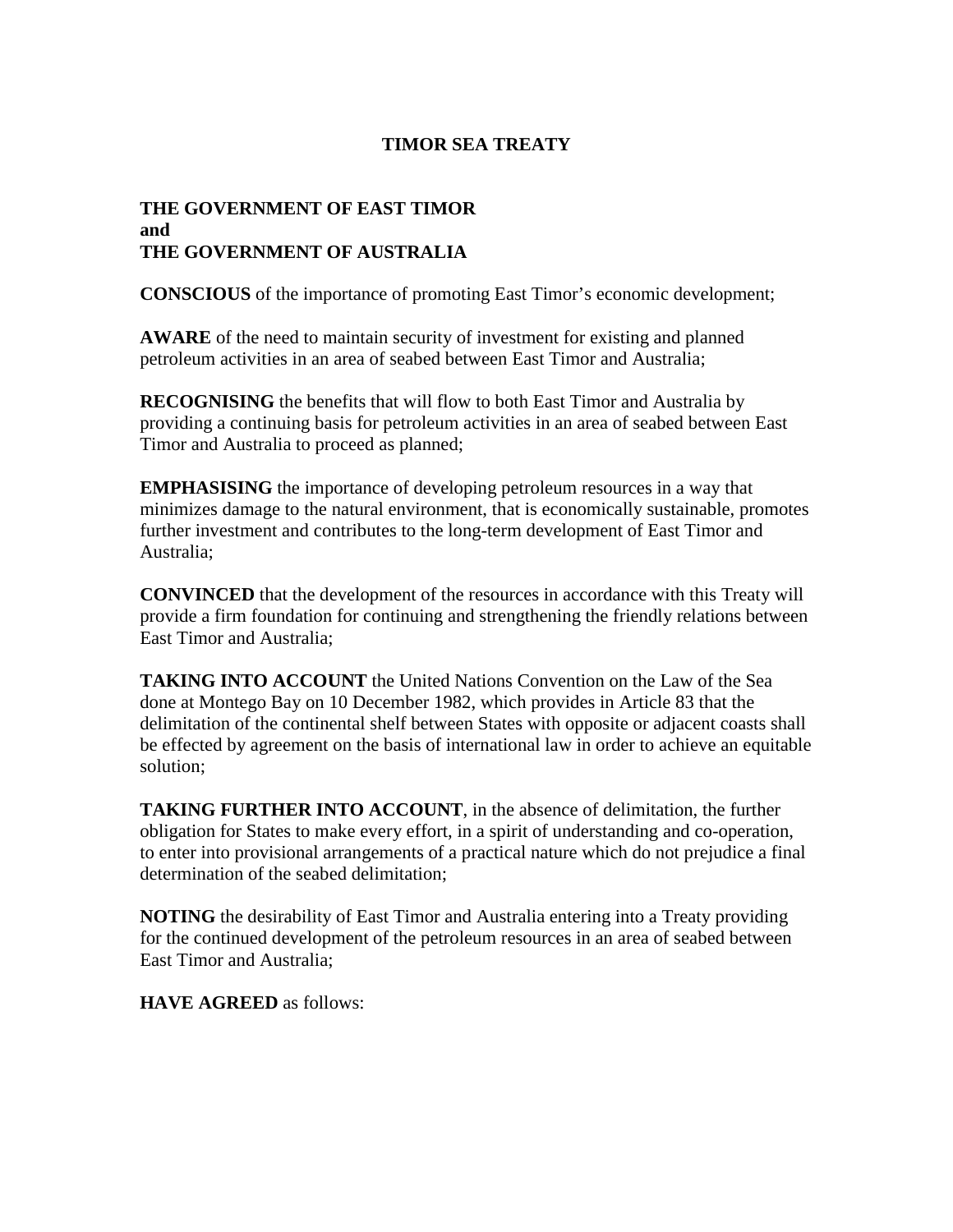### Article 1: Definitions

For the purposes of this Treaty:

(a) "Treaty" means this Treaty, including Annexes A-G and any Annexes subsequently agreed between East Timor and Australia.

(b) "contractor" means a corporation or corporations which enter into a contract with the Designated Authority and which is registered as a contractor under the Petroleum Mining Code".

(c) "criminal law" means any law in force in East Timor and Australia, whether substantive or procedural, that makes provision for or in relation to offences or for or in relation to the investigation or prosecution of offences or the punishment of offenders, including the carrying out of a penalty imposed by a court. For this purpose, "investigation" includes entry to an installation or structure in the JPDA, the exercise of powers of search and questioning and the apprehension of a suspected offender.

(d) "Designated Authority" means the Designated Authority established in Article 6 of this Treaty.

(e) "fiscal scheme" means a royalty, a Production Sharing Contract, or other scheme for determining Australia's and East Timor's share of petroleum or revenue from petroleum activities and does not include taxes referred to in Article 5 (b) of this Treaty.

(f) "initially processed" means processing of petroleum to a point where it is ready for off-take from the production facility and may include such processes as the removal of water, volatiles and other impurities.

(g) "Joint Commission" means the East Timor-Australia Joint Commission established in Article 6 of this Treaty.

(h) "JPDA" means the Joint Petroleum Development Area established in Article 3 of this Treaty.

(i) "Ministerial Council" means the East Timor-Australia Ministerial Council established in Article 6 of this Treaty.

(j) "petroleum" means:

- i. any naturally occurring hydrocarbon, whether in a gaseous, liquid, or solid state;
- ii. any naturally occurring mixture of hydrocarbons, whether in a gaseous, liquid or solid state; or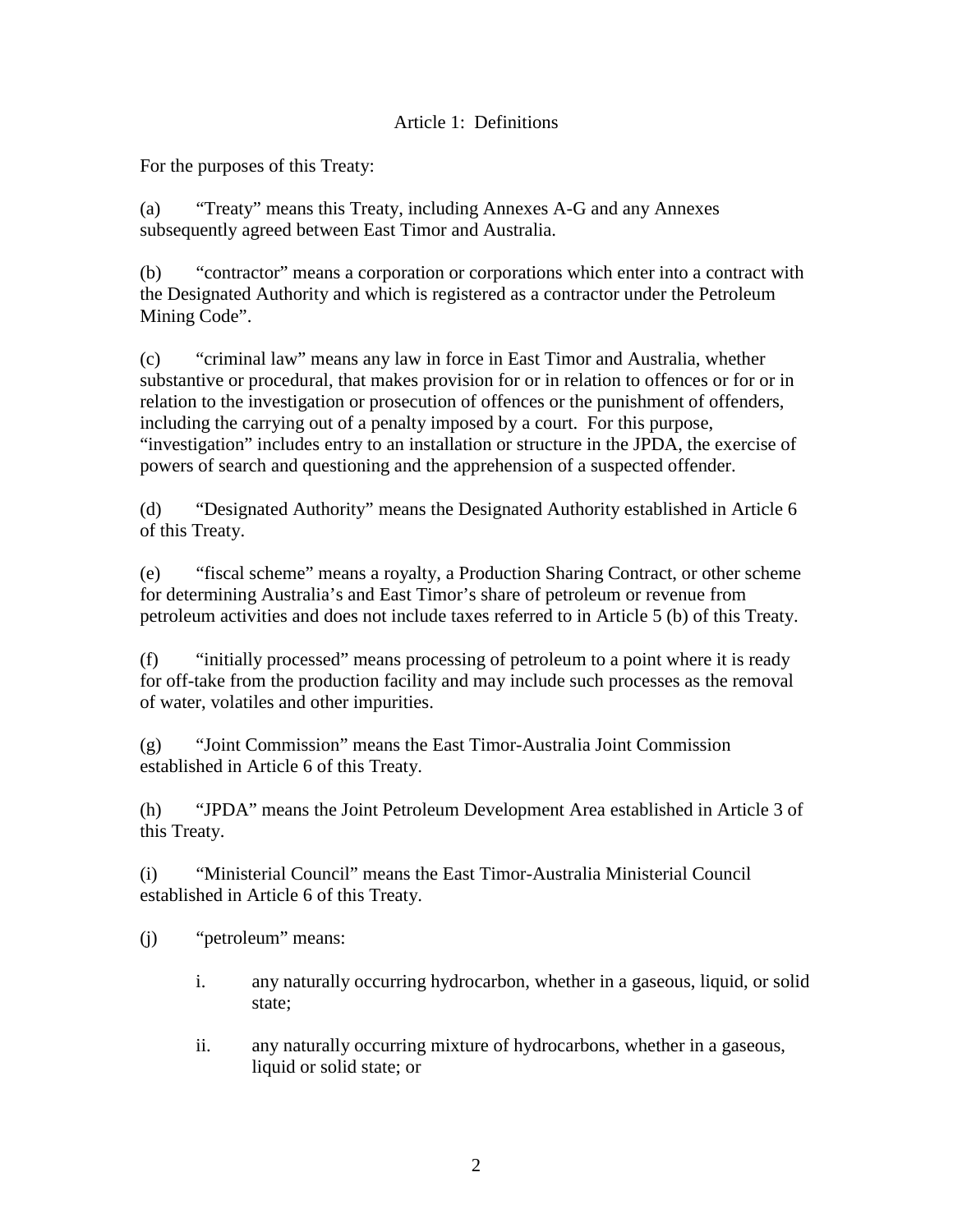iii. any naturally occurring mixture of one or more hydrocarbons, whether in a gaseous, liquid or solid state, as well as other substances produced in association with such hydrocarbons;

and includes any petroleum as defined by sub-paragraphs (i), (ii) or (iii) that has been returned to a natural reservoir.

(k) "petroleum activities" means all activities undertaken to produce petroleum, authorised or contemplated under a contract, permit or licence, and includes exploration, development, initial processing, production, transportation and marketing, as well as the planning and preparation for such activities.

(l) "Petroleum Mining Code" means the Code referred to in Article 7 of this Treaty.

(m) "petroleum project" means petroleum activities taking place in a specified area within the JPDA.

(n) "petroleum produced" means initially processed petroleum extracted from a reservoir through petroleum activities.

(o) "Production Sharing Contract" means a contract between the Designated Authority and a limited liability corporation or entity with limited liability under which production from a specified area of the JPDA is shared between the parties to the contract.

(p) "reservoir" means an accumulation of petroleum in a geological unit limited by rock, water or other substances without pressure communication through liquid or gas to another accumulation of petroleum.

(q) "taxation code" means the code referred to in Article 13 (b) of this Treaty.

### Article 2: Without prejudice

(a) This Treaty gives effect to international law as reflected in the United Nations Convention on the Law of the Sea done at Montego Bay on 10 December 1982 which under Article 83 requires States with opposite or adjacent coasts to make every effort to enter into provisional arrangements of a practical nature pending agreement on the final delimitation of the continental shelf between them in a manner consistent with international law. This Treaty is intended to adhere to such obligation.

(b) Nothing contained in this Treaty and no acts taking place while this Treaty is in force shall be interpreted as prejudicing or affecting East Timor's or Australia's position on or rights relating to a seabed delimitation or their respective seabed entitlements.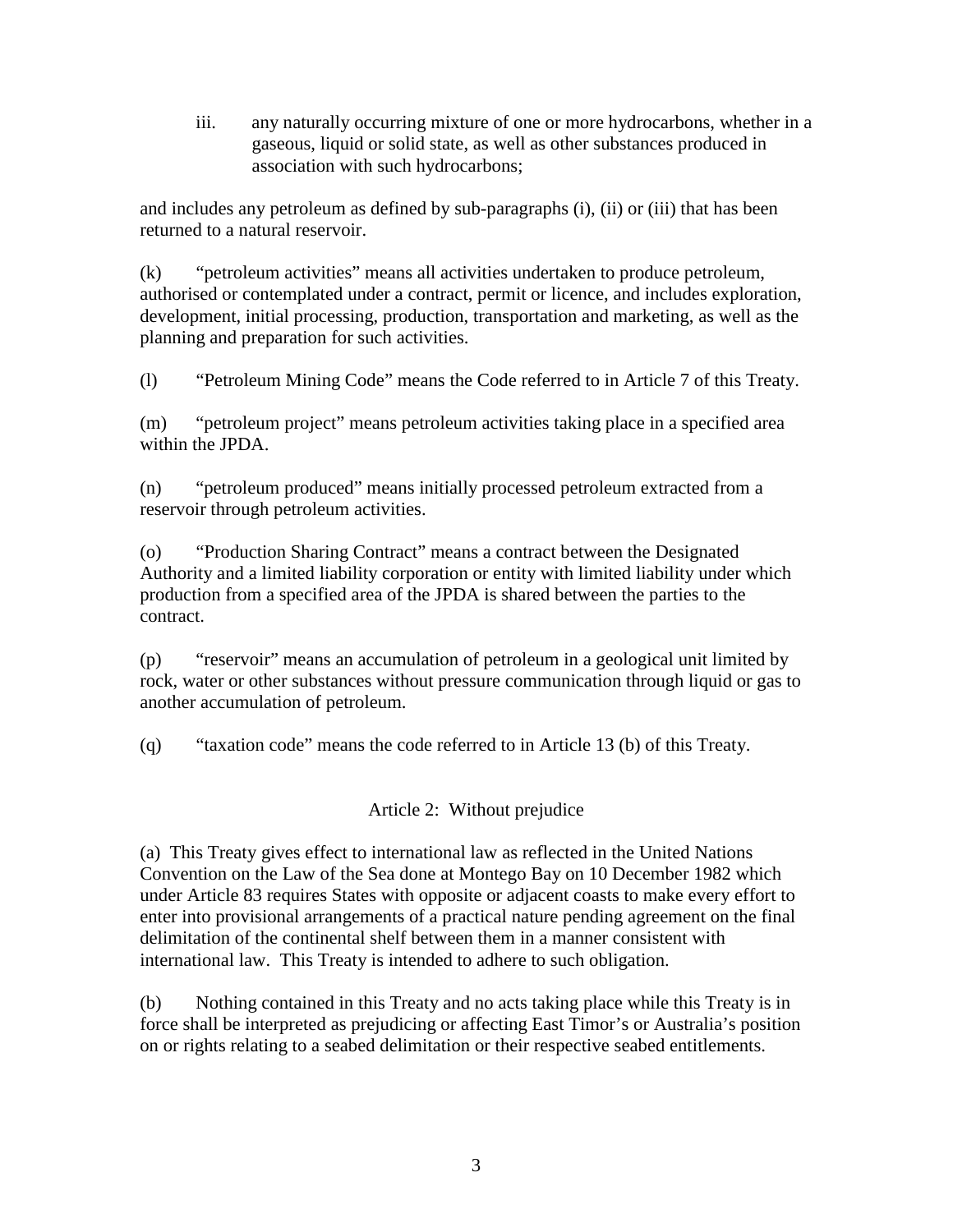### Article 3: Joint Petroleum Development Area

(a) The Joint Petroleum Development Area (JPDA) is established. It is the area in the Timor Sea contained within the lines described in Annex A.

(b) East Timor and Australia shall jointly control, manage and facilitate the exploration, development and exploitation of the petroleum resources of the JPDA for the benefit of the peoples of East Timor and Australia.

(c) Petroleum activities conducted in the JPDA shall be carried out pursuant to a contract between the Designated Authority and a limited liability corporation or entity with limited liability specifically established for the sole purpose of the contract. This provision shall also apply to the successors or assignees of such corporations.

(d) East Timor and Australia shall make it an offence for any person to conduct petroleum activities in the JPDA otherwise than in accordance with this Treaty.

## Article 4: Sharing of petroleum production

(a) East Timor and Australia shall have title to all petroleum produced in the JPDA. Of the petroleum produced in the JPDA, ninety (90) percent shall belong to East Timor and ten (10) percent shall belong to Australia.

(b) To the extent that fees referred to in Article 6(b)(vi) and other income are inadequate to cover the expenditure of the Designated Authority in relation to this Treaty, that expenditure shall be borne in the same proportion as set out in paragraph (a).

### Article 5: Fiscal arrangements and taxes

Fiscal arrangements and taxes shall be dealt with in the following manner:

- (a) Unless a fiscal scheme is otherwise provided for in this Treaty:
	- i. East Timor and Australia shall make every possible effort to agree on a joint fiscal scheme for each petroleum project in the JPDA.
	- ii. If East Timor and Australia fail to reach agreement on a joint fiscal scheme referred to in sub-paragraph (i), they shall jointly appoint an independent expert to recommend an appropriate joint fiscal scheme to apply to the petroleum project concerned.
	- iii. If either East Timor or Australia does not agree to the joint fiscal scheme recommended by the independent expert, East Timor and Australia may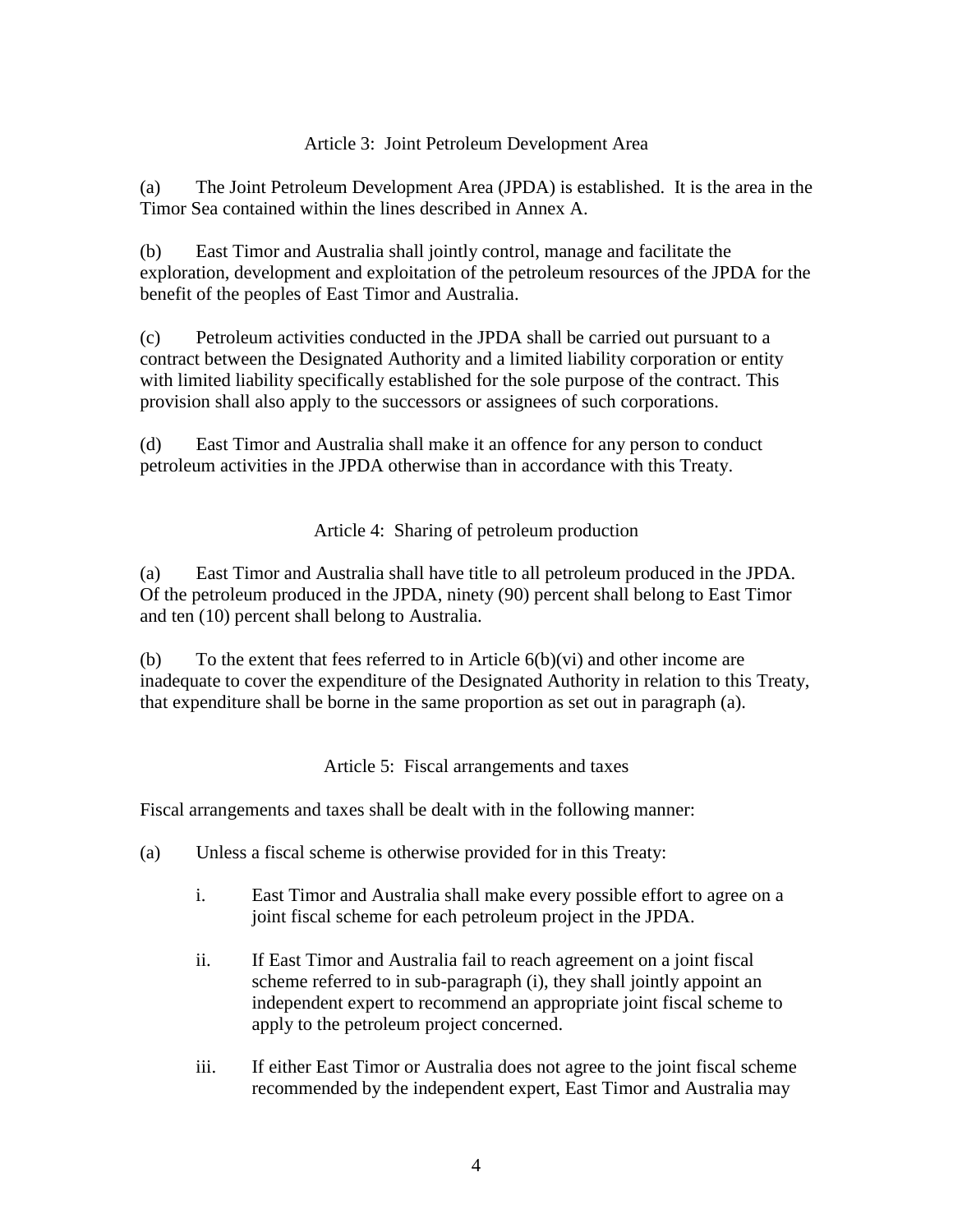each separately impose their own fiscal scheme on their proportion of the production of the project as calculated in accordance with the formula contained in Article 4 of this Treaty.

iv. If East Timor and Australia agree on a joint fiscal scheme pursuant to this Article, neither Australia nor East Timor may during the life of the project vary that scheme except by mutual agreement between East Timor and Australia.

(b) Consistent with the formula contained in Article 4 of this Treaty, East Timor and Australia may, in accordance with their respective laws and the taxation code, impose taxes on their share of the revenue from petroleum activities in the JPDA and relating to activities referred to in Article 13 of this Treaty.

### Article 6: Regulatory bodies

(a) A three-tiered joint administrative structure consisting of a Designated Authority, a Joint Commission and a Ministerial Council is established.

(b) Designated Authority:

- i. For the first three years after this Treaty enters into force, or for a different period of time if agreed to jointly by East Timor and Australia, the Joint Commission shall designate the Designated Authority.
- ii. After the period specified in sub-paragraph (i), the Designated Authority shall be the East Timor Government Ministry responsible for petroleum activities or, if so decided by the Ministry, an East Timor statutory authority.
- iii. For the period specified in sub-paragraph (i), the Designated Authority has juridical personality and such legal capacities under the law of both East Timor and Australia as are necessary for the exercise of its powers and the performance of its functions. In particular, the Designated Authority shall have the capacity to contract, to acquire and dispose of movable and immovable property and to institute and be party to legal proceedings.
- iv. The Designated Authority shall be responsible to the Joint Commission and shall carry out the day-to-day regulation and management of petroleum activities.
- v. A non-exclusive listing of more detailed powers and functions of the Designated Authority is set out in Annex C. The Annexes to this Treaty may identify other additional detailed powers and functions of the Designated Authority. The Designated Authority also has such other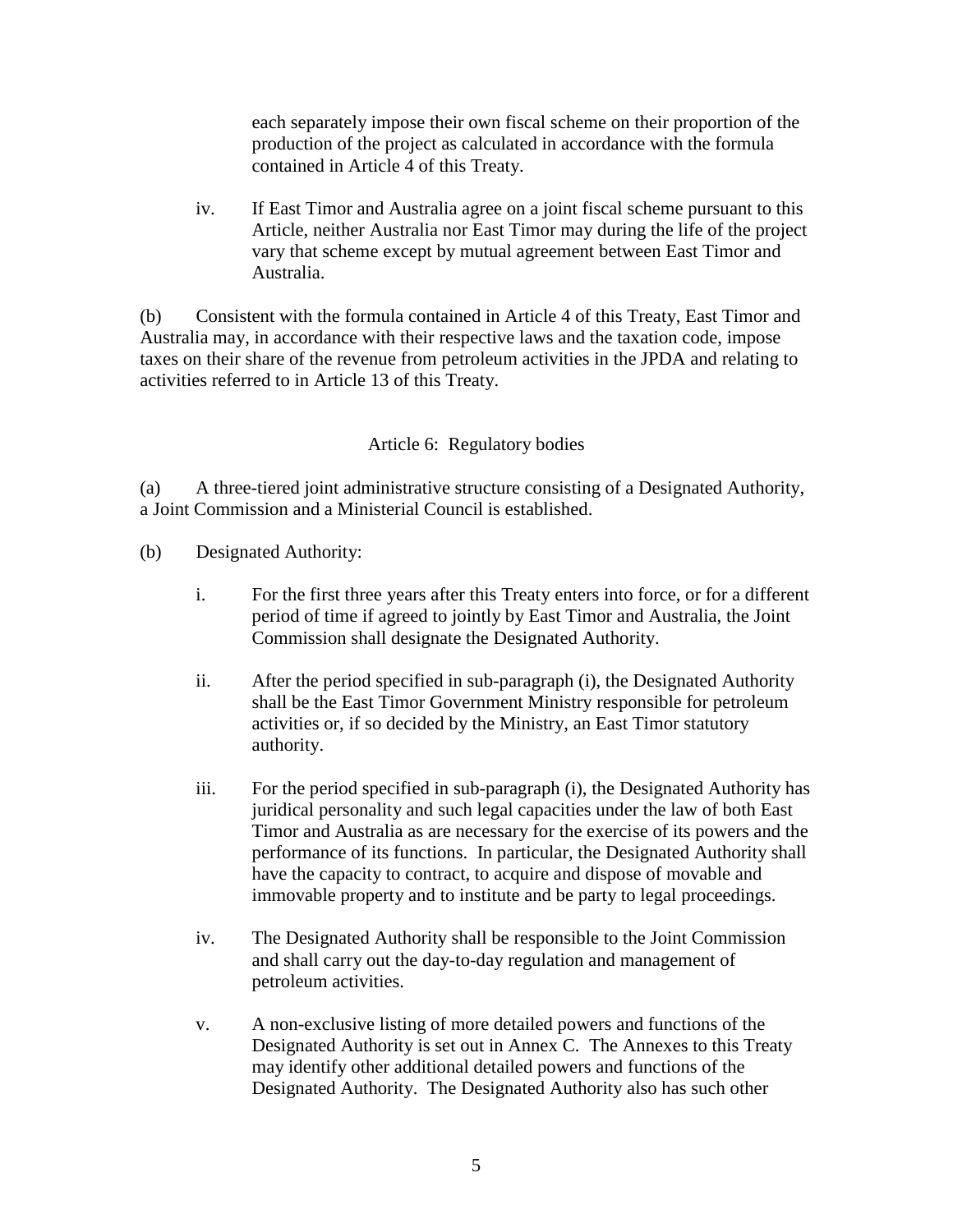powers and functions as may be conferred upon it by the Joint Commission.

- vi. The Designated Authority shall be financed from fees collected under the Petroleum Mining Code.
- vii. For the period specified in sub-paragraph (i), the Designated Authority shall be exempt from the following existing taxes:
	- (1) in East Timor, the income tax imposed under the law of East Timor;
	- (2) in Australia, the income tax imposed under the federal law of Australia;

as well as any identical or substantially similar taxes which are imposed after the date of signature of this Treaty in addition to, or in place of, the existing taxes.

- viii. For the period specified in sub-paragraph (i), personnel of the Designated Authority:
	- (1) shall be exempt from taxation of salaries, allowances and other emoluments paid to them by the Designated Authority in connection with their service with the Designated Authority other than taxation under the law of East Timor or Australia in which they are deemed to be resident for taxation purposes; and
	- (2) shall, at the time of first taking up the post with the Designated Authority located in either East Timor or Australia in which they are not resident, be exempt from customs duties and other such charges (except payments for services) in respect of imports of furniture and other household and personal effects in their ownership or possession or already ordered by them and intended for their personal use or for their establishment; such goods shall be imported within six months of an officer's first entry but in exceptional circumstances an extension of time shall be granted by the Government of East Timor or the Government of Australia; goods which have been acquired or imported by officers and to which exemptions under this sub-paragraph apply shall not be given away, sold, lent or hired out, or otherwise disposed of except under conditions agreed in advance with the Government of East Timor or the Government of Australia depending on in which country the officer is located.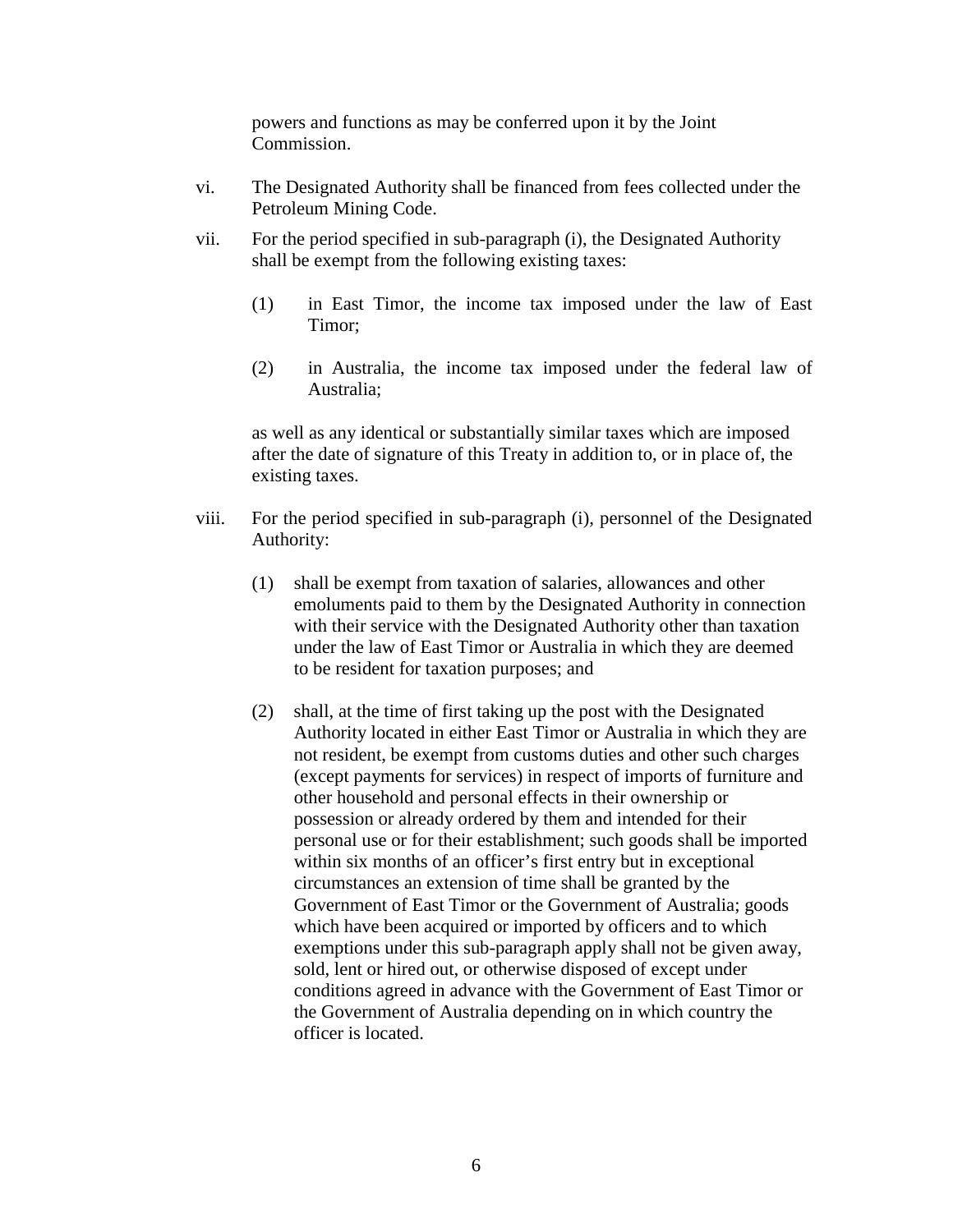- (c) Joint Commission:
- i. The Joint Commission shall consist of commissioners appointed by East Timor and Australia. There shall be one more commissioner appointed by East Timor than by Australia. The Joint Commission shall establish policies and regulations relating to petroleum activities in the JPDA and shall oversee the work of the Designated Authority.
- ii. A non-exclusive listing of more detailed powers and functions of the Joint Commission is set out in Annex D. The Annexes to this Treaty may identify other additional detailed powers and functions of the Joint Commission.
- iii. Except as provided for in Article 8(c), the commissioners of either East Timor or Australia may at any time refer a matter to the Ministerial Council for resolution.
- iv. The Joint Commission shall meet annually or as may be required. Its meetings shall be chaired by a member nominated by East Timor and Australia on an alternate basis.
- (d) Ministerial Council:
	- i. The Ministerial Council shall consist of an equal number of Ministers from East Timor and Australia. It shall consider any matter relating to the operation of this Treaty that is referred to it by either East Timor or Australia. It shall also consider any matter referred to in sub-paragraph (c)  $(iii)$ .
	- ii. In the event the Ministerial Council is unable to resolve a matter, either East Timor or Australia may invoke the dispute resolution procedure set out in Annex B.
	- iii. The Ministerial Council shall meet at the request of either East Timor or Australia or at the request of the Joint Commission.
	- iv. Unless otherwise agreed between East Timor and Australia, meetings of the Ministerial Council where at least one member representing Australia and one member representing East Timor are physically present shall be held alternately in East Timor and Australia. Its meetings shall be chaired by a representative of East Timor or Australia on an alternate basis.
	- v. The Ministerial Council may, if it so chooses, permit members to participate in a particular meeting, or all meetings, by telephone, closedcircuit television or any other means of electronic communication, and a member who so participates is to be regarded as being present at the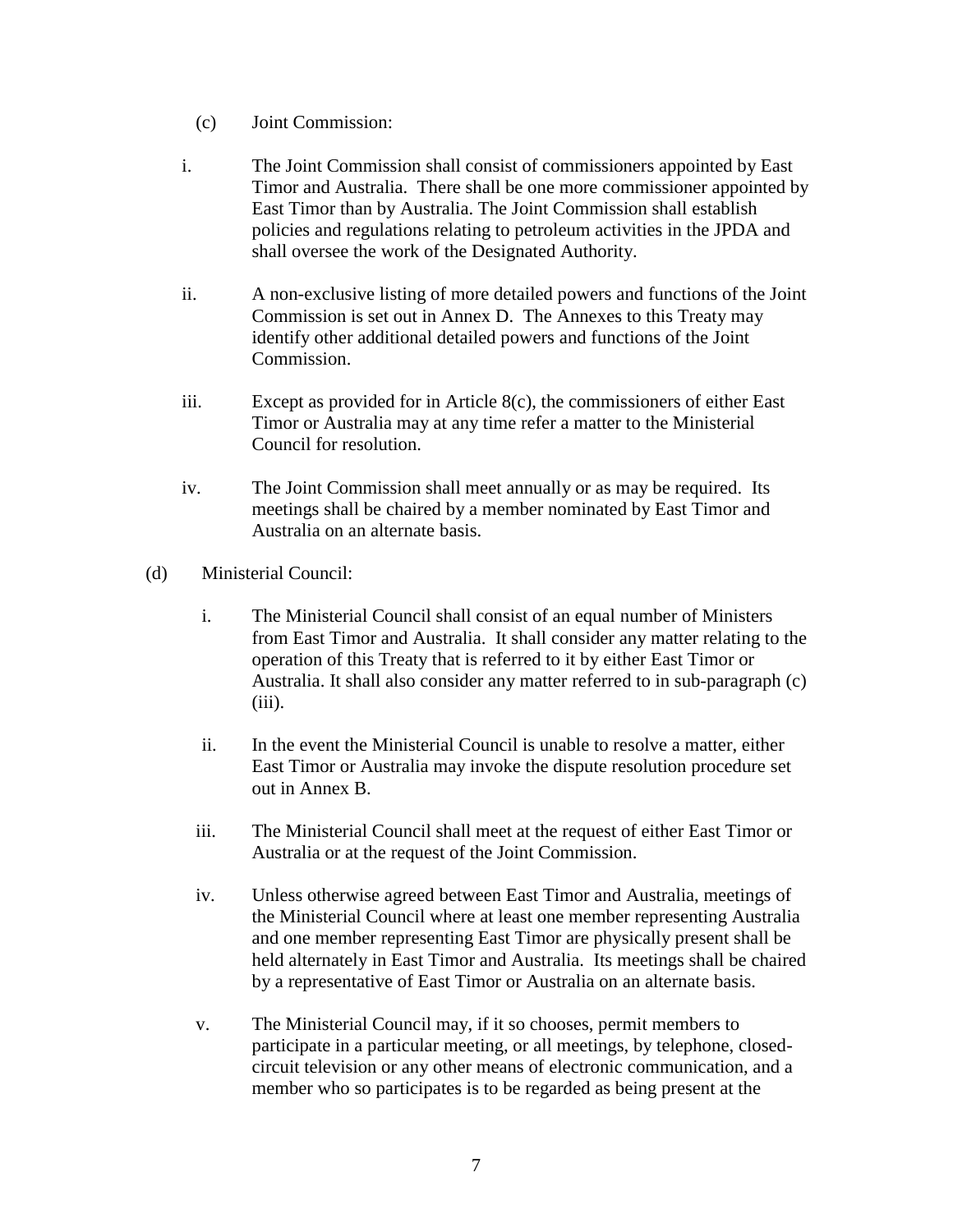meeting. A meeting may be held solely by means of electronic communication.

(e) Commissioners of the Joint Commission and personnel of the Designated Authority shall have no financial interest in any activity relating to exploration for and exploitation of petroleum resources in the JPDA.

## Article 7: Petroleum Mining Code

(a) East Timor and Australia shall negotiate an agreed Petroleum Mining Code which shall govern the exploration, development and exploitation of petroleum within the JPDA, as well as the export of petroleum from the JPDA.

(b) In the event East Timor and Australia are unable to conclude a Petroleum Mining Code by the date of entry into force of this Treaty, the Joint Commission shall in its inaugural meeting adopt an interim code to remain in effect until a Petroleum Mining Code is adopted in accordance with paragraph (a).

## Article 8: Pipelines

(a) The construction and operation of a pipeline within the JPDA for the purposes of exporting petroleum from the JPDA shall be subject to the approval of the Joint Commission. East Timor and Australia shall consult on the terms and conditions of pipelines exporting petroleum from the JPDA to the point of landing.

(b) A pipeline landing in East Timor shall be under the jurisdiction of East Timor. A pipeline landing in Australia shall be under the jurisdiction of Australia.

(c) In the event a pipeline is constructed from the JPDA to the territory of either East Timor or Australia, the country where the pipeline lands may not object to or impede decisions of the Joint Commission regarding a pipeline to the other country. Notwithstanding Article 6(c)(iii), the Ministerial Council may not review or change any such decisions.

(d) Paragraph (c) shall not apply where the effect of constructing a pipeline from the JPDA to the other country would cause the supply of gas to be withheld from a limited liability corporation or limited liability entity which has obtained consent under this Treaty to obtain gas from a project in the JPDA for contracts to supply gas for a specified period of time.

(e) Neither East Timor nor Australia may object to, nor in any way impede, a proposal to use floating gas to liquids processing and off-take in the JPDA on a commercial basis where such proposal shall produce higher revenues to East Timor and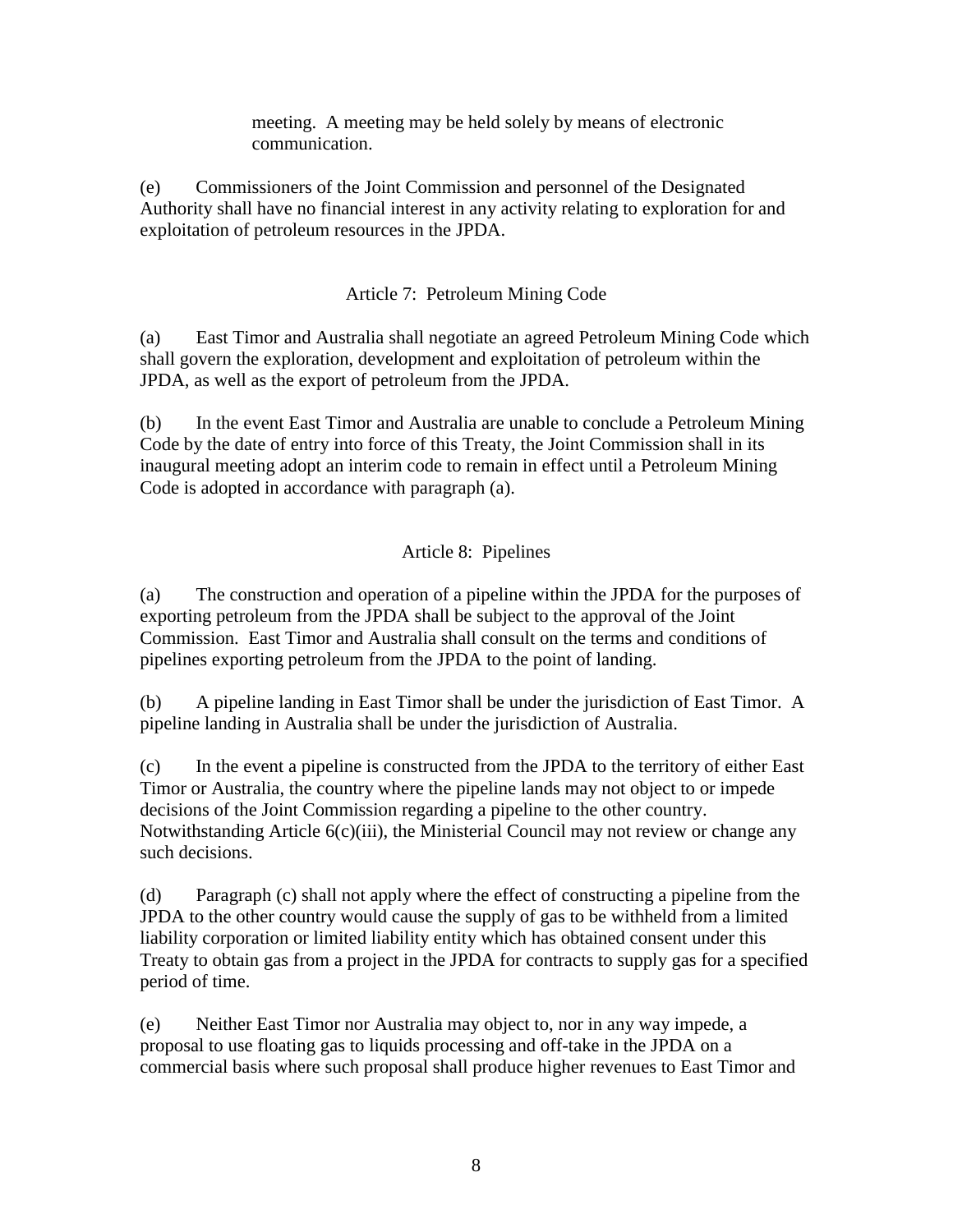Australia from royalties and taxes earned from activities conducted within the JPDA than would be earned if gas were transported by pipeline.

(f) Paragraph (e) shall not apply where the effect of floating gas to liquids processing and off-take in the JPDA would cause the supply of gas to be withheld from a limited liability corporation or limited liability entity which has obtained consent under this Treaty to obtain gas from the JPDA for contracts to supply gas for a specified period of time.

(g) Petroleum from the JPDA and from fields which straddle the boundaries of the JPDA shall at all times have priority of carriage along any pipeline carrying petroleum from and within the JPDA.

(h) There shall be open access to pipelines for petroleum from the JPDA. The open access arrangements shall be in accordance with good international regulatory practice. If East Timor has jurisdiction over the pipeline, it shall consult with Australia over access to the pipeline. If Australia has jurisdiction over the pipeline, it shall consult with East Timor over access to the pipeline.

## Article 9: Unitisation

(a) Any reservoir of petroleum that extends across the boundary of the JPDA shall be treated as a single entity for management and development purposes.

(b) East Timor and Australia shall work expeditiously and in good faith to reach agreement on the manner in which the deposit will be most effectively exploited and on the equitable sharing of the benefits arising from such exploitation.

## Article 10: Marine environment

(a) East Timor and Australia shall co-operate to protect the marine environment of the JPDA so as to prevent and minimise pollution and other environmental harm from petroleum activities. Special efforts shall be made to protect marine animals including marine mammals, seabirds, fish and coral. East Timor and Australia shall consult as to the best means to protect the marine environment of the JPDA from the harmful consequences of petroleum activities.

(b) Where pollution of the marine environment occurring in the JPDA spreads beyond the JPDA, East Timor and Australia shall co-operate in taking action to prevent, mitigate and eliminate such pollution.

(c) The Designated Authority shall issue regulations to protect the marine environment in the JPDA. It shall establish a contingency plan for combating pollution from petroleum activities in the JPDA.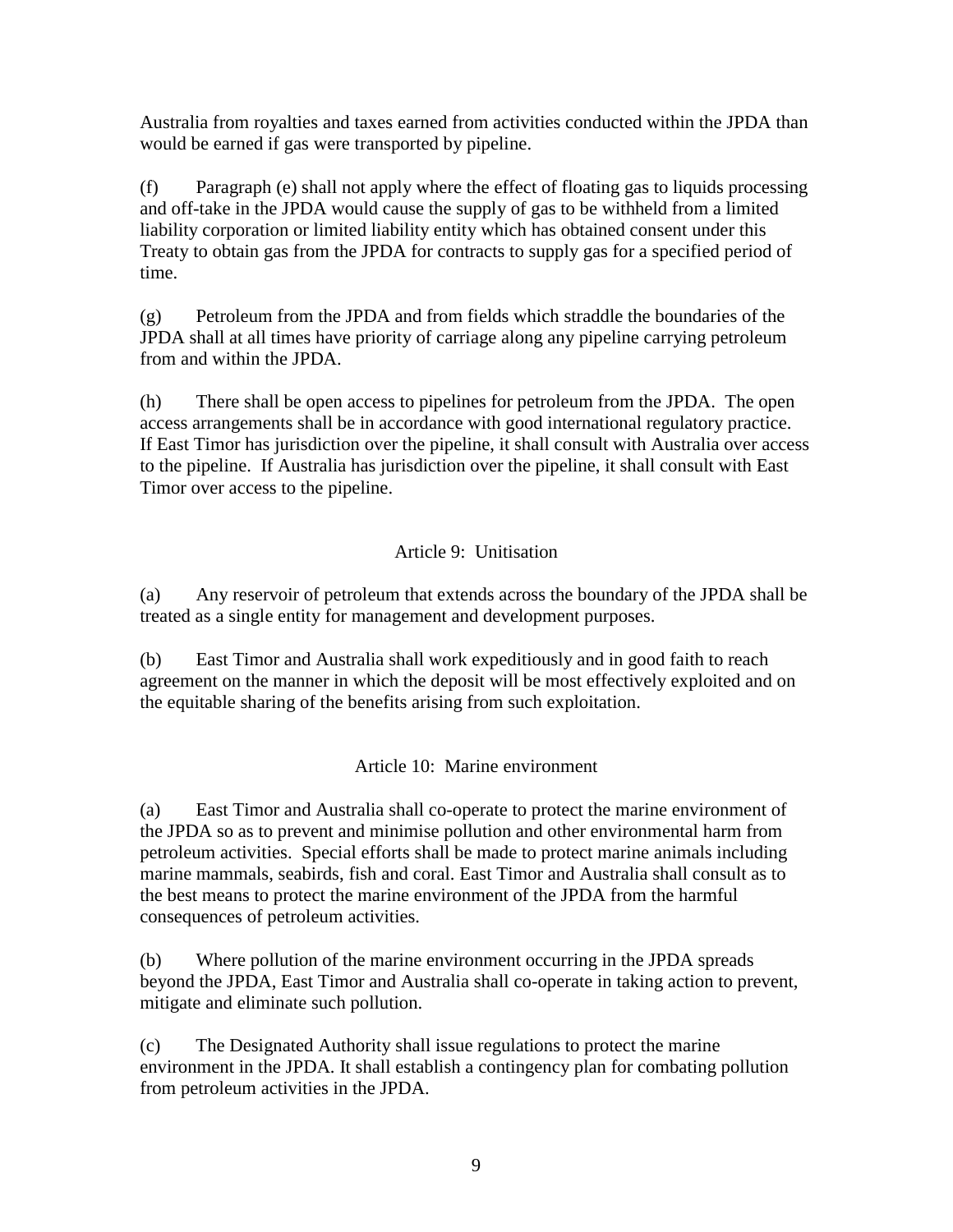(d) Limited liability corporations or limited liability entities shall be liable for damage or expenses incurred as a result of pollution of the marine environment arising out of petroleum activities within the JPDA in accordance with:

- i. their contract, licence or permit or other form of authority issued pursuant to this Treaty; and
- ii. the law of the jurisdiction (East Timor or Australia) in which the claim is brought.

## Article 11: Employment

- (a) East Timor and Australia shall:
	- i. take appropriate measures with due regard to occupational health and safety requirements to ensure that preference is given in employment in the JPDA to nationals or permanent residents of East Timor; and
	- ii. facilitate, as a matter of priority, training and employment opportunities for East Timorese nationals and permanent residents.

(b) Australia shall expedite and facilitate processing of applications for visas through its Diplomatic Mission in Dili by East Timorese nationals and permanent residents employed by limited liability corporations or limited liability entities in Australia associated with petroleum activities in the JPDA.

## Article 12: Health and safety for workers

The Designated Authority shall develop, and limited liability corporations or limited liability entities shall apply, occupational health and safety standards and procedures for persons employed on structures in the JPDA that are no less effective than those standards and procedures that would apply to persons employed on similar structures in East Timor and Australia. The Designated Authority may adopt, consistent with this Article, standards and procedures taking into account an existing system established under the law of either East Timor or Australia.

### Article 13: Application of taxation law

- (a) For the purposes of taxation law related directly or indirectly to:
	- i. the exploration for or the exploitation of petroleum in the JPDA; or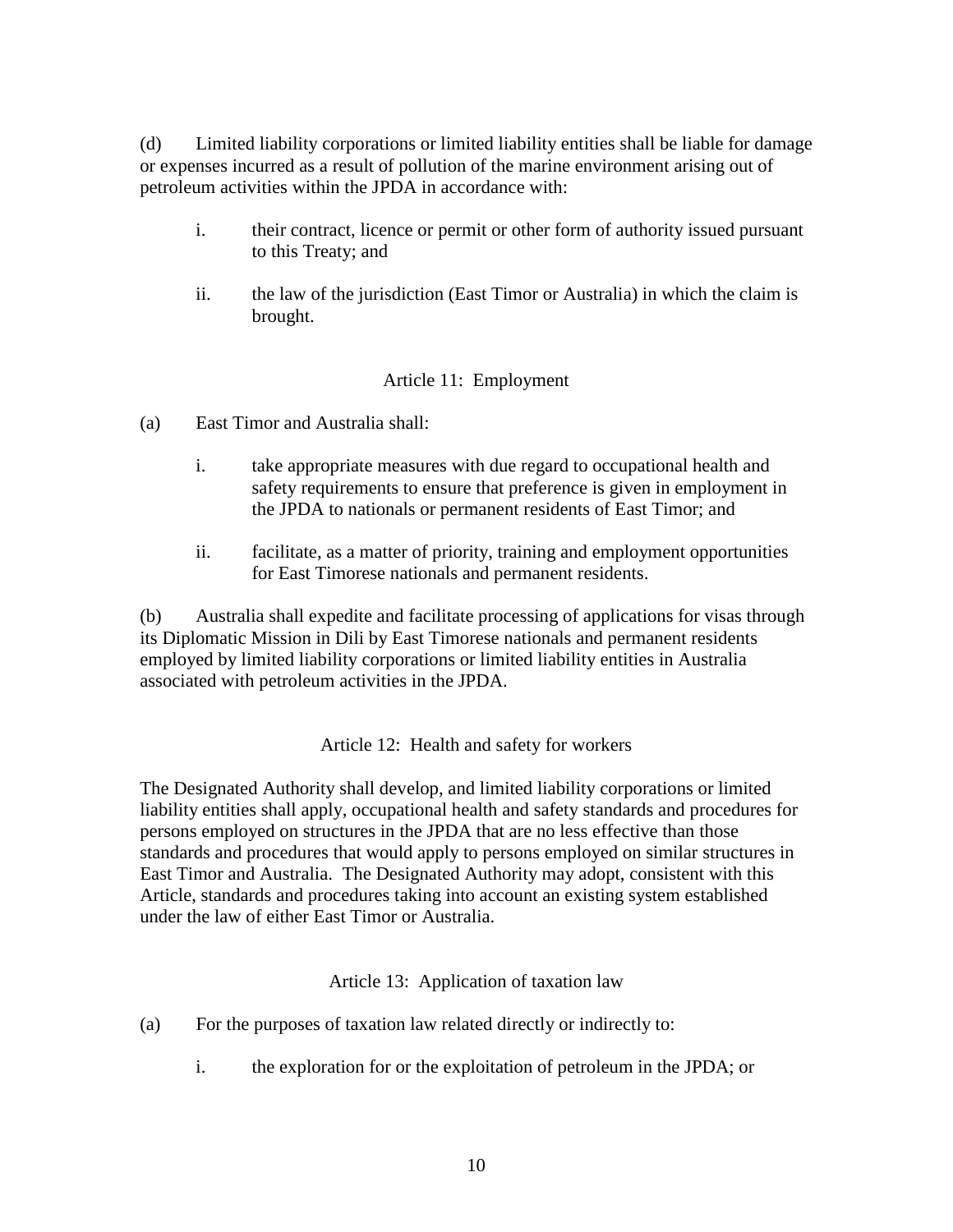ii. acts, matters, circumstances and things touching, concerning arising out of or connected with such exploration and exploitation

the JPDA shall be deemed to be, and treated by, East Timor and Australia, as part of that country.

(b) The taxation code to provide relief from double taxation relating to petroleum activities is set out in Annex G.

(c) The taxation code contains its own dispute resolution mechanism. Article 23 of this Treaty shall not apply to disputes covered by that mechanism.

## Article 14: Criminal jurisdiction

(a) A national or permanent resident of East Timor or Australia shall be subject to the criminal law of that country in respect of acts or omissions occurring in the JPDA connected with or arising out of exploration for and exploitation of petroleum resources, provided that a permanent resident of East Timor or Australia who is a national of the other country shall be subject to the criminal law of the latter country.

(b) Subject to paragraph (d), a national of a third state, not being a permanent resident of either East Timor or Australia, shall be subject to the criminal law of both East Timor and Australia in respect of acts or omissions occurring in the JPDA connected with or arising out of petroleum activities. Such a person shall not be subject to criminal proceedings under the law of either East Timor or Australia if he or she has already been tried and discharged or acquitted by a competent tribunal or already undergone punishment for the same act or omission under the law of the other country or where the competent authorities of one country, in accordance with its law, have decided in the public interest to refrain from prosecuting the person for that act or omission.

(c) In cases referred to in paragraph (b), East Timor and Australia shall, as and when necessary, consult each other to determine which criminal law is to be applied, taking into account the nationality of the victim and the interests of the country most affected by the alleged offence.

(d) The criminal law of the flag state shall apply in relation to acts or omissions on board vessels including seismic or drill vessels in, or aircraft in flight over, the JPDA.

(e) East Timor and Australia shall provide assistance to and co-operate with each other, including through agreements or arrangements as appropriate, for the purposes of enforcement of criminal law under this Article, including the obtaining of evidence and information.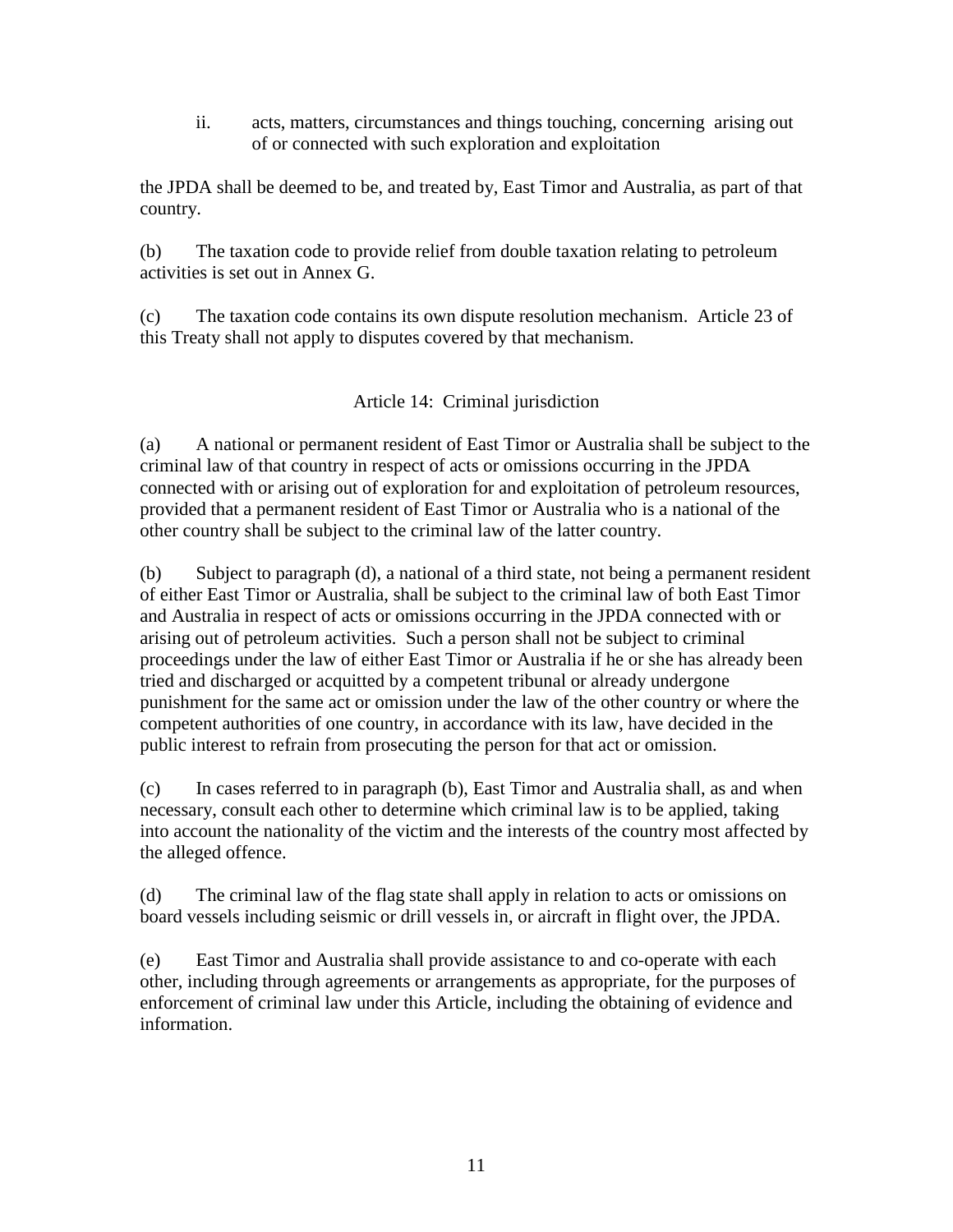(f) Both East Timor and Australia recognise the interest of the other country where a victim of an alleged offence is a national of that other country and shall keep that other country informed, to the extent permitted by its law, of action being taken with regard to the alleged offence.

(g) East Timor and Australia may make arrangements permitting officials of one country to assist in the enforcement of the criminal law of the other country. Where such assistance involves the detention of a person who under paragraph (a) is subject to the jurisdiction of the other country that detention may only continue until it is practicable to hand the person over to the relevant officials of that other country.

### Article 15: Customs, quarantine and migration

(a) East Timor and Australia may, subject to paragraphs (c), (e), (f) and (g), apply customs, migration and quarantine laws to persons, equipment and goods entering its territory from, or leaving its territory for, the JPDA. East Timor and Australia may adopt arrangements to facilitate such entry and departure.

(b) Limited liability corporations or other limited liability entities shall ensure, unless otherwise authorised by East Timor or Australia, that persons, equipment and goods do not enter structures in the JPDA without first entering East Timor or Australia, and that their employees and the employees of their subcontractors are authorised by the Designated Authority to enter the JPDA.

(c) Either country may request consultations with the other country in relation to the entry of particular persons, equipment and goods to structures in the JPDA aimed at controlling the movement of such persons, equipment or goods.

(d) Nothing in this Article prejudices the right of either East Timor or Australia to apply customs, migration and quarantine controls to persons, equipment and goods entering the JPDA without the authority of either country. East Timor and Australia may adopt arrangements to co-ordinate the exercise of such rights.

(e) Goods and equipment entering the JPDA for purposes related to petroleum activities shall not be subject to customs duties.

(f) Goods and equipment leaving or in transit through either East Timor or Australia for the purpose of entering the JPDA for purposes related to petroleum activities shall not be subject to customs duties.

(g) Goods and equipment leaving the JPDA for the purpose of being permanently transferred to a part of either East Timor or Australia may be subject to customs duties of that country.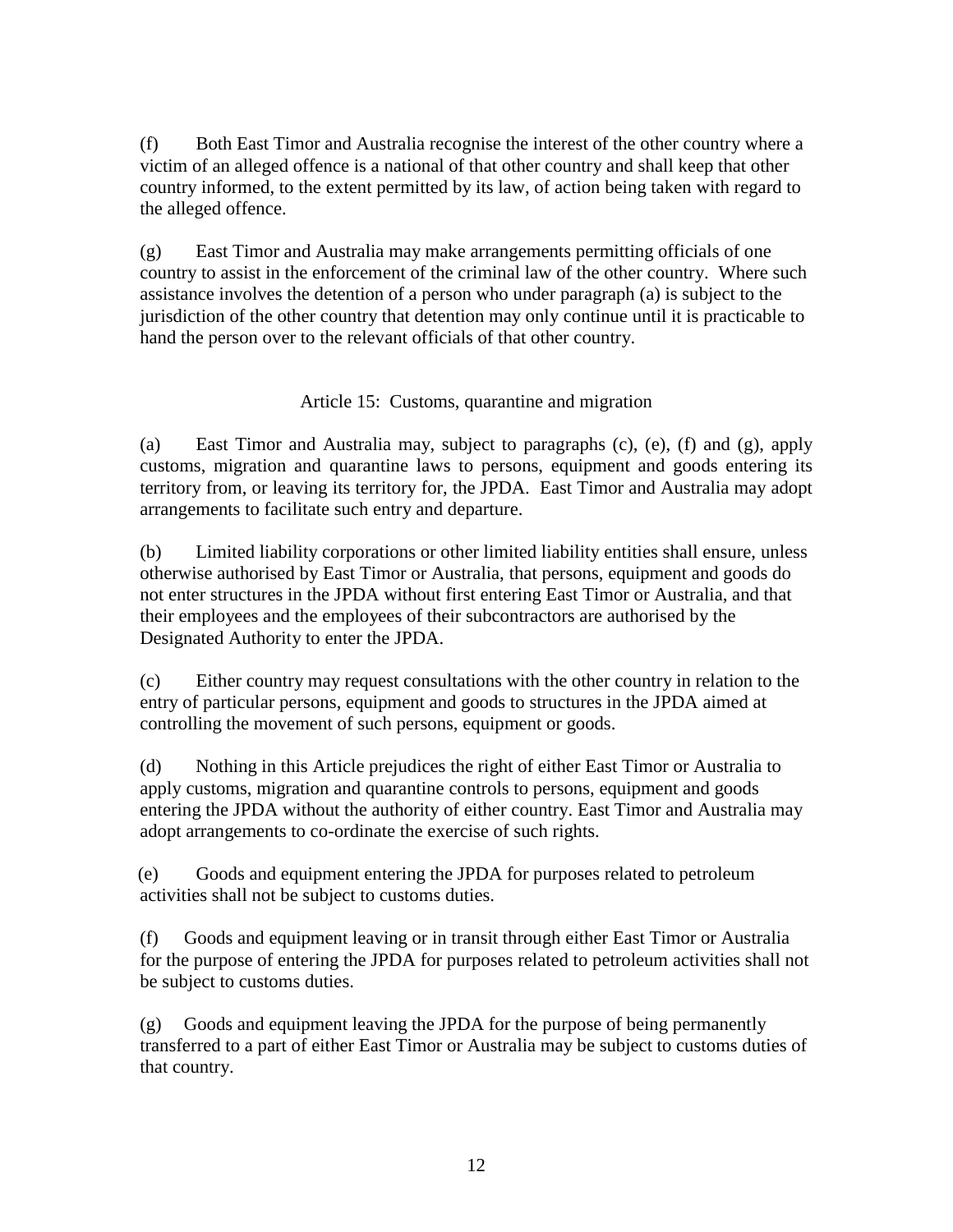#### Article 16: Hydrographic and seismic surveys

(a) East Timor and Australia shall have the right to carry out hydrographic surveys to facilitate petroleum activities in the JPDA. East Timor and Australia shall co-operate on:

- i. the conduct of such surveys, including the provision of necessary on-shore facilities; and
- ii. exchanging hydrographic information relevant to petroleum activities in the JPDA.

(b) For the purposes of this Treaty, East Timor and Australia shall co-operate in facilitating the conduct of seismic surveys in the JPDA, including in the provision of necessary on-shore facilities.

Article 17: Petroleum industry vessel – safety, operating standards and crewing

Except as otherwise provided in this Treaty, vessels of the nationality of East Timor or Australia engaged in petroleum activities in the JPDA shall be subject to the law of their nationality in relation to safety and operating standards and crewing regulations. Vessels with the nationality of other countries shall apply the law of East Timor or Australia depending on whose ports they operate, in relation to safety and operating standards, and crewing regulations. Such vessels that enter the JPDA and do not operate out of either East Timor or Australia under the law of both East Timor or Australia shall be subject to the relevant international safety and operating standards.

### Article 18: Surveillance

(a) For the purposes of this Treaty, East Timor and Australia shall have the right to carry out surveillance activities in the JPDA.

(b) East Timor and Australia shall co-operate on and co-ordinate any surveillance activities carried out in accordance with paragraph (a).

(c) East Timor and Australia shall exchange information derived from any surveillance activities carried out in accordance with paragraph (a).

#### Article 19: Security measures

(a) East Timor and Australia shall exchange information on likely threats to, or security incidents relating to, exploration for and exploitation of petroleum resources in the JPDA.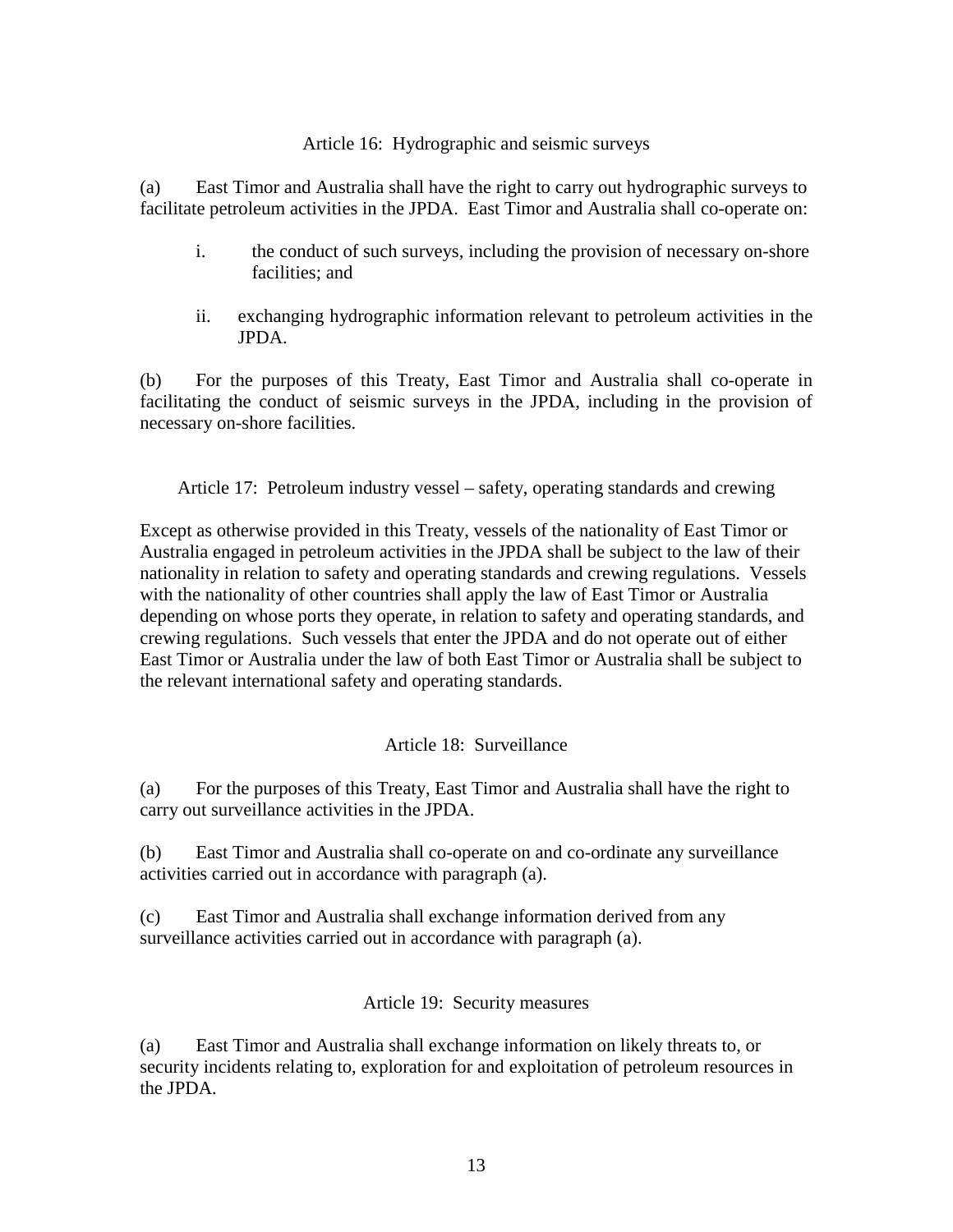(b) East Timor and Australia shall make arrangements for responding to security incidents in the JPDA.

#### Article 20: Search and rescue

East Timor and Australia shall, at the request of the Designated Authority and consistent with this Treaty, co-operate on and assist with search and rescue operations in the JPDA taking into account generally accepted international rules, regulations and procedures established through competent international organisations.

### Article 21: Air traffic services

East Timor and Australia shall, in consultation with the Designated Authority or at its request, and consistent with this Treaty, co-operate in relation to the operation of air services, the provision of air traffic services and air accident investigations, within the JPDA, in accordance with national laws applicable to flights to and within the JPDA, recognizing established international rules, regulations and procedures where these have been adopted by East Timor and Australia.

### Article 22: Duration of the Treaty

This Treaty shall be in force until there is a permanent seabed delimitation between East Timor and Australia or for thirty years from the date of its entry into force, whichever is sooner. This Treaty may be renewed by agreement between East Timor and Australia. Petroleum activities of limited liability corporations or other limited liability entities entered into under the terms of the Treaty shall continue even if the Treaty is no longer in force under conditions equivalent to those in place under the Treaty.

#### Article 23: Settlement of Disputes

(a) With the exception of disputes falling within the scope of the taxation code referred to in Article 13(b) of this Treaty and which shall be settled in accordance with that code, any dispute concerning the interpretation or application of this Treaty shall, as far as possible, be settled by consultation or negotiation.

(b) Any dispute which is not settled in the manner set out in paragraph (a) and any unresolved matter relating to the operation of this Treaty under Article 6(d)(ii) shall, at the request of either East Timor or Australia, be submitted to an arbitral tribunal in accordance with the procedure set out in Annex B.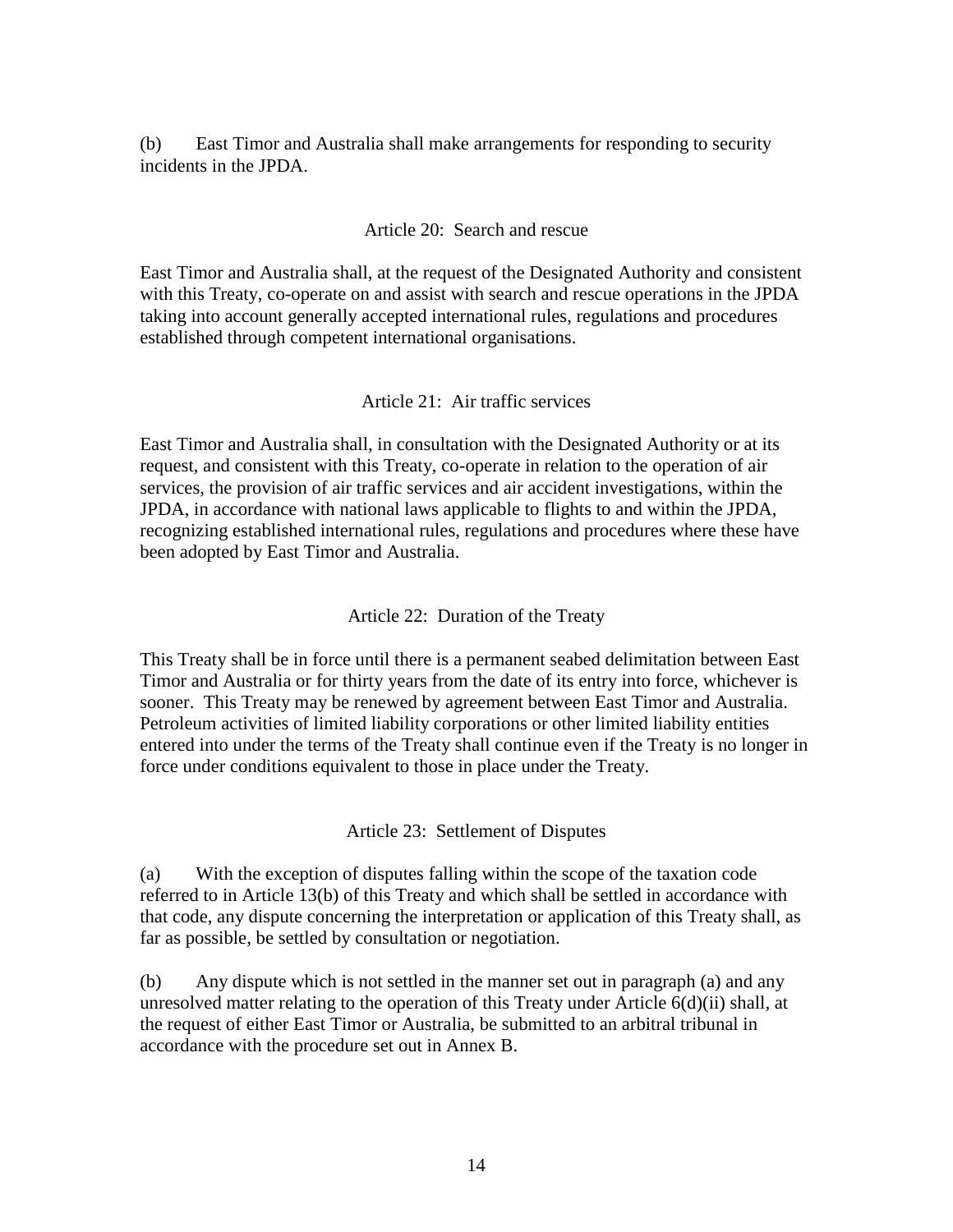#### Article 24: Amendment

This Treaty may be amended at any time by written agreement between East Timor and Australia.

### Article 25: Entry into force

(a) This Treaty shall enter into force upon the day on which East Timor and Australia have notified each other in writing that their respective requirements for entry into force of this Treaty have been complied with.

(b) Upon entry into force, the Treaty will be taken to have effect and all of its provisions will apply and be taken to have applied on and from the date of signature.

**IN WITNESS WHEREOF** the undersigned, being duly authorised thereto by their respective Governments, have signed this Treaty.

**DONE** at Dili, on this \_\_\_\_\_\_\_\_\_\_\_\_\_\_ day of \_\_\_\_\_\_\_\_\_\_\_, Two thousand and two in two originals in the English language.

For the Government of East Timor For the Government of Australia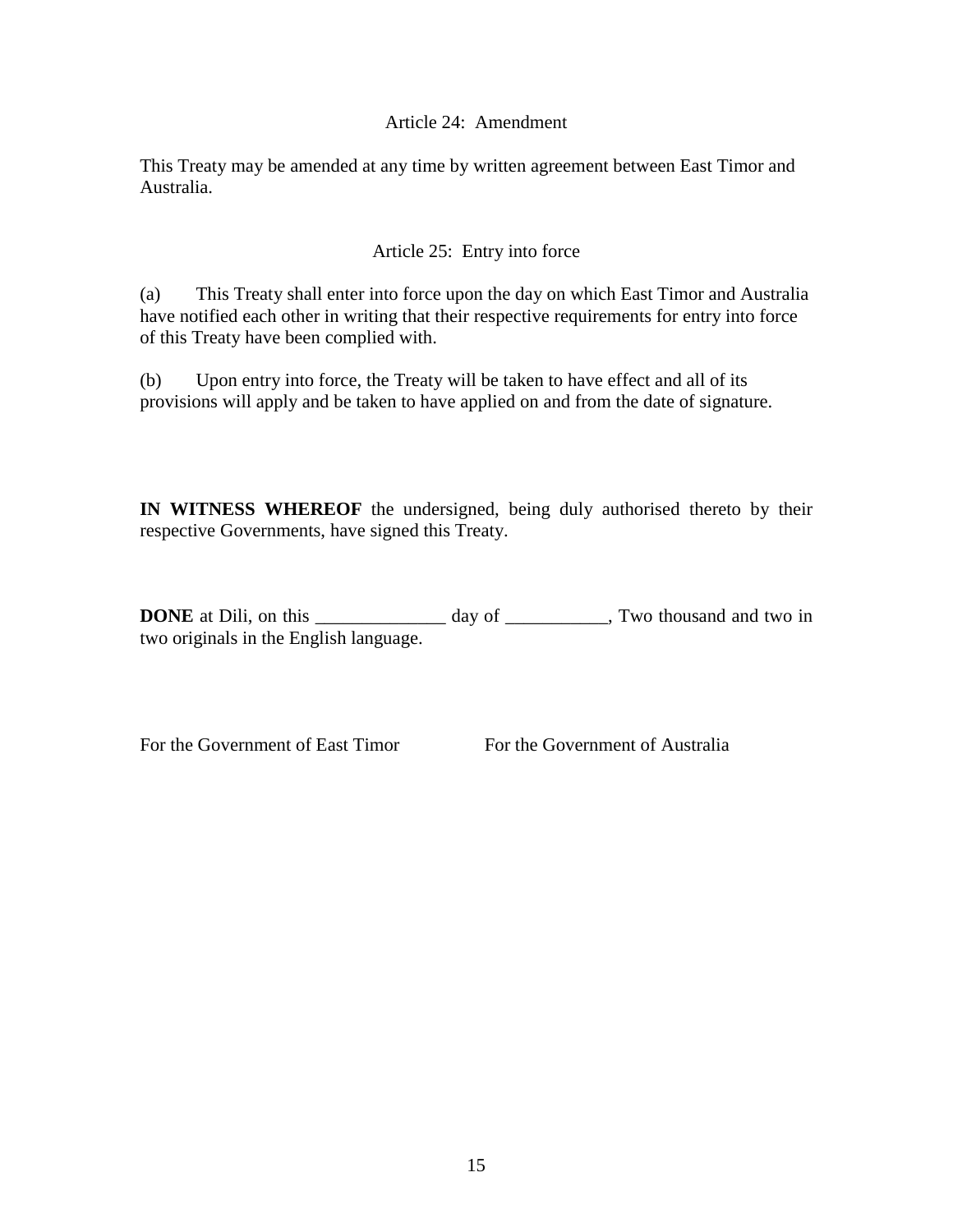#### **Annex A under Article 3 of this Treaty**

### **Designation and Description of the JPDA**

#### NOTE

Where for the purposes of the Treaty it is necessary to determine the position on the surface of the Earth of a point, line or area, that position shall be determined by reference to the Australian Geodetic Datum, that is to say, by reference to a spheroid having its centre at the centre of the Earth and a major (equatorial) radius of 6 378 160 metres and a flattening of 1/298.25 and by reference to the position of the Johnston Geodetic Station in the Northern Territory of Australia. That station shall be taken to be situated at Latitude  $25^{\circ}56'54.5515''$  South and at Longitude  $133^{\circ}12'30.0771''$  East and to have a ground level of 571.2 metres above the spheroid referred to above.

#### THE AREA

The area bounded by the line-

(a) commencing at the point of Latitude 9deg. 22' 53" South, Longitude 127deg. 48' 42" East;

(b) running thence south-westerly along the geodesic to the point of Latitude 10deg. 06' 40" South, Longitude 126deg. 00' 25" East;

(c) thence south-westerly along the geodesic to the point of Latitude 10deg. 28' 00" South, Longitude 126deg. 00' 00" East;

(d) thence south-easterly along the geodesic to the point of Latitude 11deg. 20' 08" South, Longitude 126deg. 31' 54" East;

(e) thence north-easterly along the geodesic to the point of Latitude 11deg. 19' 46" South, Longitude 126deg. 47' 04" East;

(f) thence north-easterly along the geodesic to the point of Latitude 11deg. 17' 36" South, Longitude 126deg. 57' 07" East;

(g) thence north-easterly along the geodesic to the point of Latitude 11deg. 17' 30" South, Longitude 126deg. 58' 13" East;

(h) thence north-easterly along the geodesic to the point of Latitude 11deg. 14' 24" South, Longitude 127deg. 31' 33" East;

(i) thence north-easterly along the geodesic to the point of Latitude 10deg. 55' 26" South, Longitude 127deg. 47' 04" East;

(j) thence north-easterly along the geodesic to the point of Latitude 10deg. 53' 42" South, Longitude 127deg. 48' 45" East;

(k) thence north-easterly along the geodesic to the point of Latitude 10deg. 43' 43" South, Longitude 127deg. 59' 16" East;

(l) thence north-easterly along the geodesic to the point of Latitude 10deg. 29' 17" South, Longitude 128deg. 12' 24" East;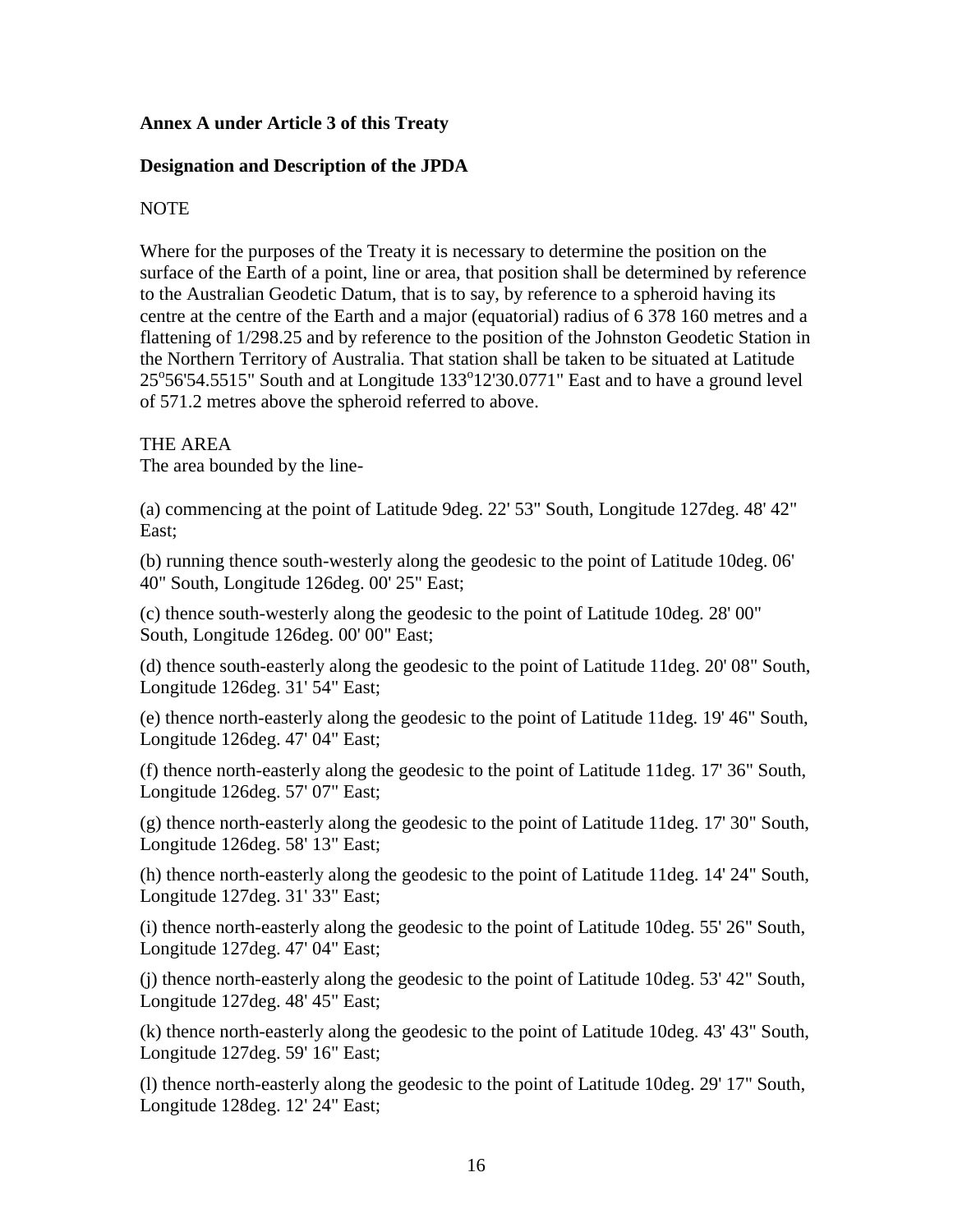(m) thence north-westerly along the geodesic to the point of Latitude 9deg. 29' 57" South, Longitude 127deg. 58' 47" East;

(n) thence north-westerly along the geodesic to the point of Latitude 9deg. 28' 00" South, Longitude 127deg. 56' 00" East; and

(o) thence north-westerly along the geodesic to the point of commencement.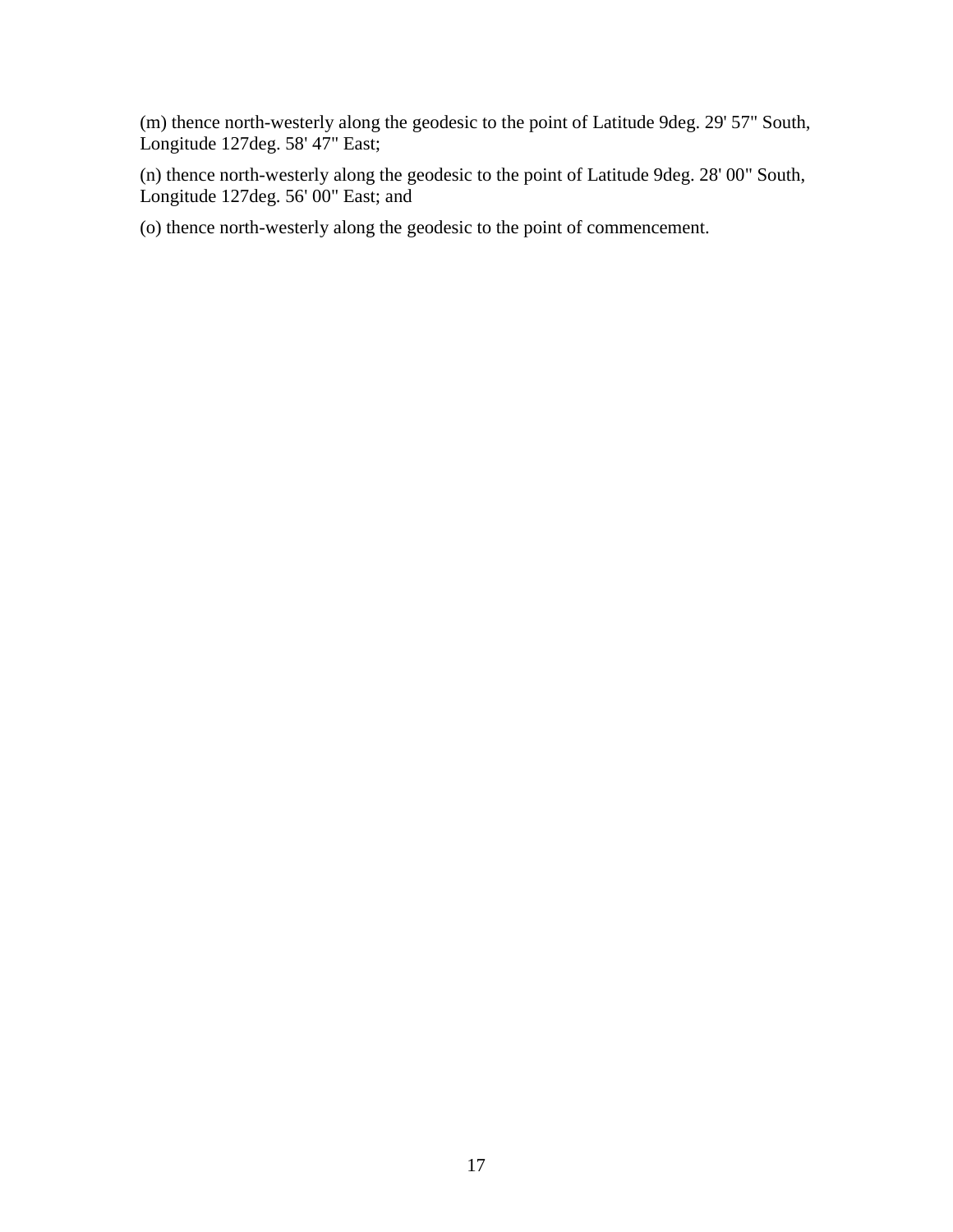### **Annex B under Article 23 of this Treaty**

#### **Dispute Resolution Procedure**

(a) An arbitral tribunal to which a dispute is submitted pursuant to Article 23 (b), shall consist of three persons appointed as follows:

- i. East Timor and Australia shall each appoint one arbitrator;
- ii. the arbitrators appointed by East Timor and Australia shall, within sixty (60) days of the appointment of the second of them, by agreement, select a third arbitrator who shall be a citizen, or permanent resident of a third country which has diplomatic relations with both East Timor and Australia;
- iii. East Timor and Australia shall, within sixty (60) days of the selection of the third arbitrator, approve the selection of that arbitrator who shall act as Chairman of the Tribunal.

(b) Arbitration proceedings shall be instituted upon notice being given through the diplomatic channel by the country instituting such proceedings to the other country. Such notice shall contain a statement setting forth in summary form the grounds of the claim, the nature of the relief sought, and the name of the arbitrator appointed by the country instituting such proceedings. Within sixty (60) days after the giving of such notice the respondent country shall notify the country instituting proceedings of the name of the arbitrator appointed by the respondent country.

(c) If, within the time limits provided for in sub-paragraphs (a) (ii) and (iii) and paragraph (b) of this Annex, the required appointment has not been made or the required approval has not been given, East Timor or Australia may request the President of the International Court of Justice to make the necessary appointment. If the President is a citizen or permanent resident of East Timor or Australia or is otherwise unable to act, the Vice-President shall be invited to make the appointment. If the Vice-President is a citizen, or permanent resident of East Timor or Australia or is otherwise unable to act, the Member of the International Court of Justice next in seniority who is not a citizen or permanent resident of East Timor or Australia shall be invited to make the appointment.

(d) In case any arbitrator appointed as provided for in this Annex shall resign or become unable to act, a successor arbitrator shall be appointed in the same manner as prescribed for the appointment of the original arbitrator and the successor shall have all the powers and duties of the original arbitrator.

(e) The Arbitral Tribunal shall convene at such time and place as shall be fixed by the Chairman of the Tribunal. Thereafter, the Arbitral Tribunal shall determine where and when it shall sit.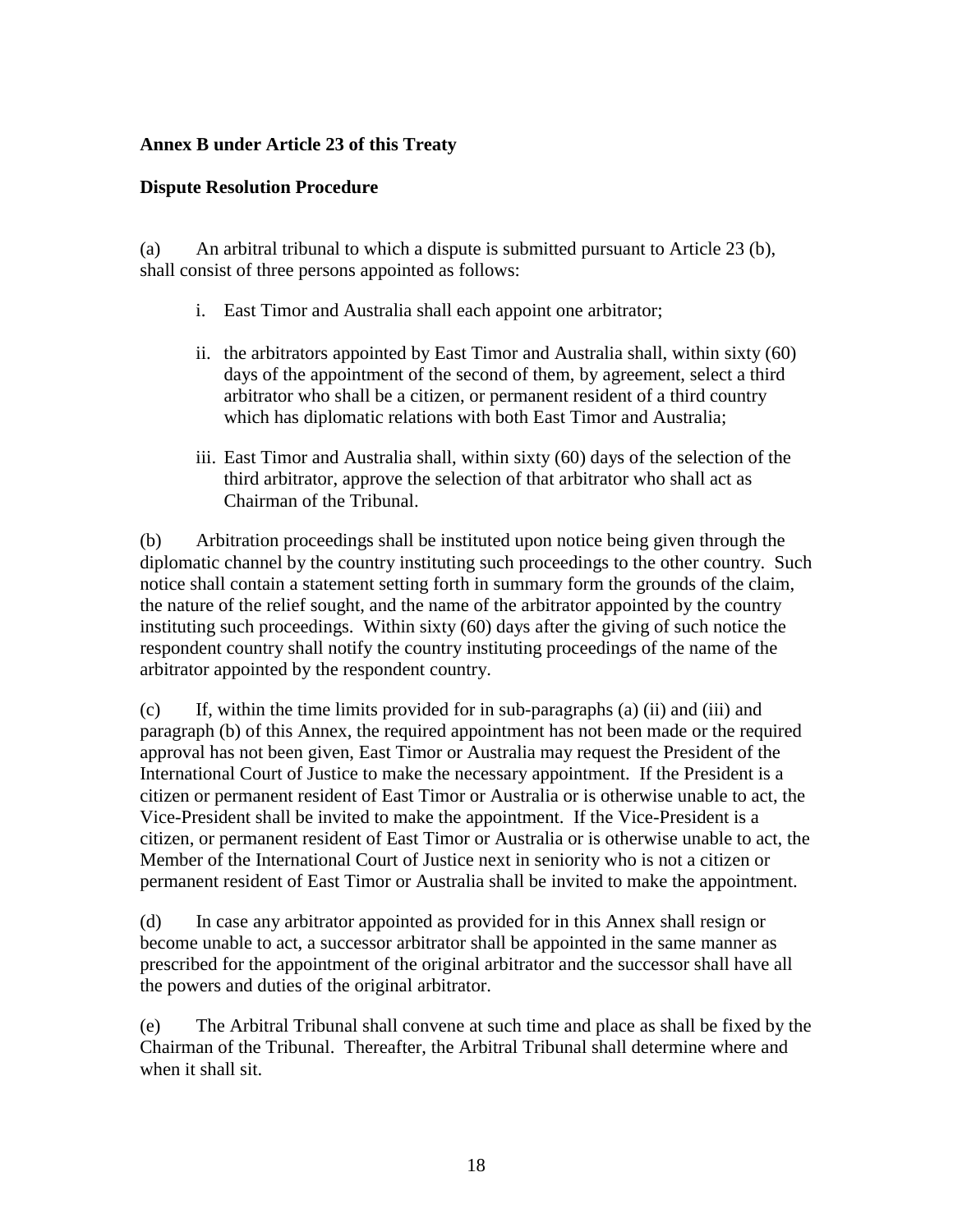(f) The Arbitral Tribunal shall decide all questions relating to its competence and shall, subject to any agreement between East Timor and Australia, determine its own procedure.

(g) Before the Arbitral Tribunal makes a decision, it may at any stage of the proceedings propose to East Timor and Australia that the dispute be settled amicably. The Arbitral Tribunal shall reach its award by majority vote taking into account the provisions of this Treaty and relevant international law.

(h) East Timor and Australia shall each bear the costs of its appointed arbitrator and its own costs in preparing and presenting cases. The cost of the Chairman of the Tribunal and the expenses associated with the conduct of the arbitration shall be borne in equal parts by East Timor and Australia.

(i) The Arbitral Tribunal shall afford to East Timor and Australia a fair hearing. It may render an award on the default of either East Timor or Australia. In any case, the Arbitral Tribunal shall render its award within six (6) months from the date it is convened by the Chairman of the Tribunal. Any award shall be rendered in writing and shall state its legal basis. A signed counterpart of the award shall be transmitted to East Timor and Australia.

(j) An award shall be final and binding on East Timor and Australia.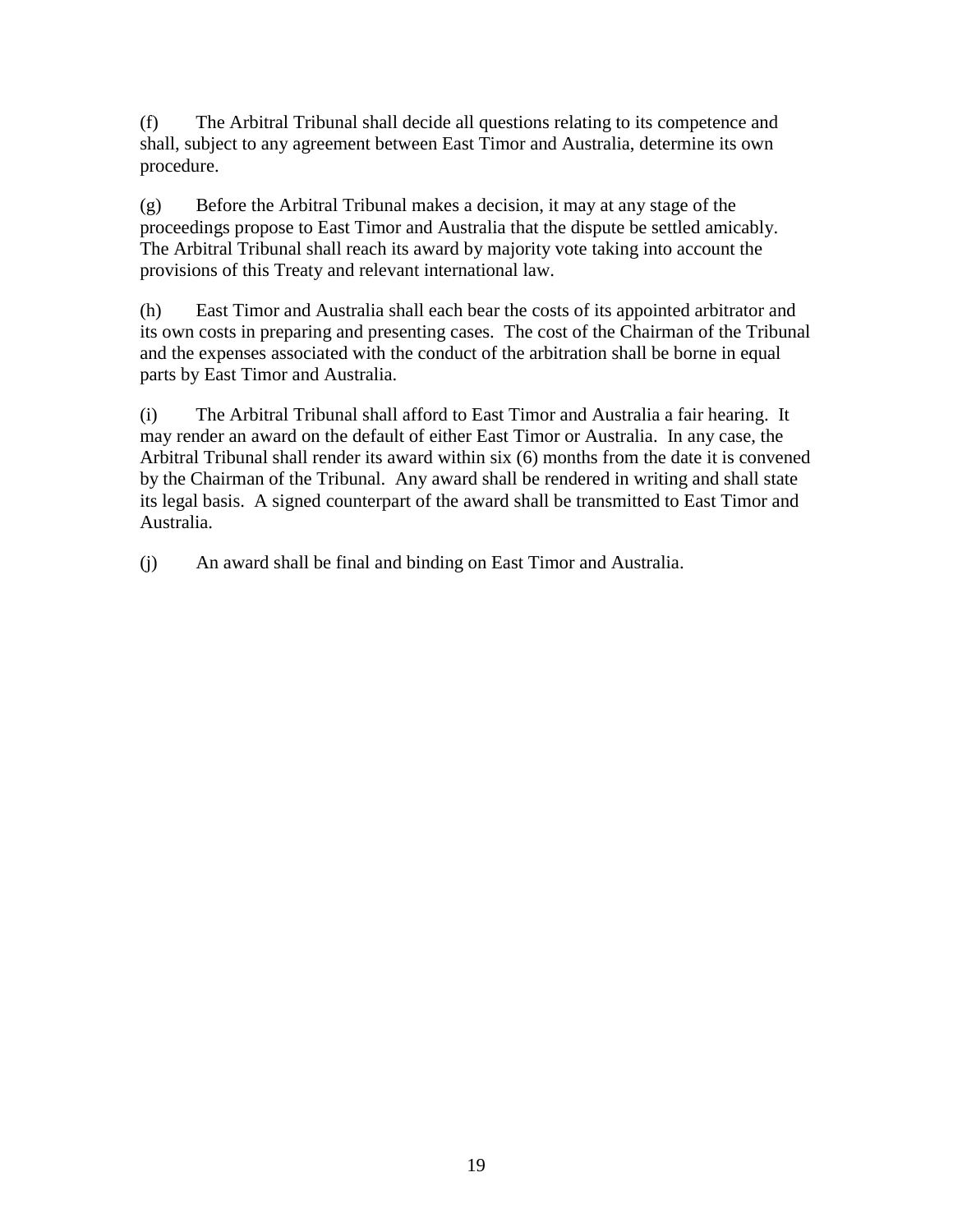### **Annex C under Article 6(b)(v) of this Treaty**

### **Powers and Functions of the Designated Authority**

The powers and functions of the Designated Authority shall include:

(a) day-to-day management and regulation of petroleum activities in accordance with this Treaty and any instruments made or entered into under this Treaty, including directions given by the Joint Commission;

(b) preparation of annual estimates of income and expenditure of the Designated Authority for submission to the Joint Commission. Any expenditure shall only be made in accordance with estimates approved by the Joint Commission or otherwise in accordance with regulations and procedures approved by the Joint Commission;

(c) preparation of annual reports for submission to the Joint Commission;

(d) requesting assistance from the appropriate Australian and East Timor authorities consistent with this Treaty

- i. for search and rescue operations in the JPDA;
- ii. in the event of a terrorist threat to the vessels and structures engaged in petroleum operations in the JPDA ; and
- iii. for air traffic services in the JPDA;

(e) requesting assistance with pollution prevention measures, equipment and procedures from the appropriate Australian and East Timor authorities or other bodies or persons;

(f) establishment of safety zones and restricted zones, consistent with international law, to ensure the safety of navigation and petroleum operations;

(g) controlling movements into, within and out of the JPDA of vessels, aircraft, structures and other equipment employed in exploration for and exploitation of petroleum resources in a manner consistent with international law; and, subject to Article 15, authorising the entry of employees of contractors and their subcontractors and other persons into the JPDA;

(h) issuing regulations and giving directions under this Treaty on all matters related to the supervision and control of petroleum activities including on health, safety, environmental protection and assessments and work practices, pursuant to the Petroleum Mining Code; and

(i) such other powers and functions as may be identified in other Annexes to this Treaty or as may be conferred on it by the Joint Commission.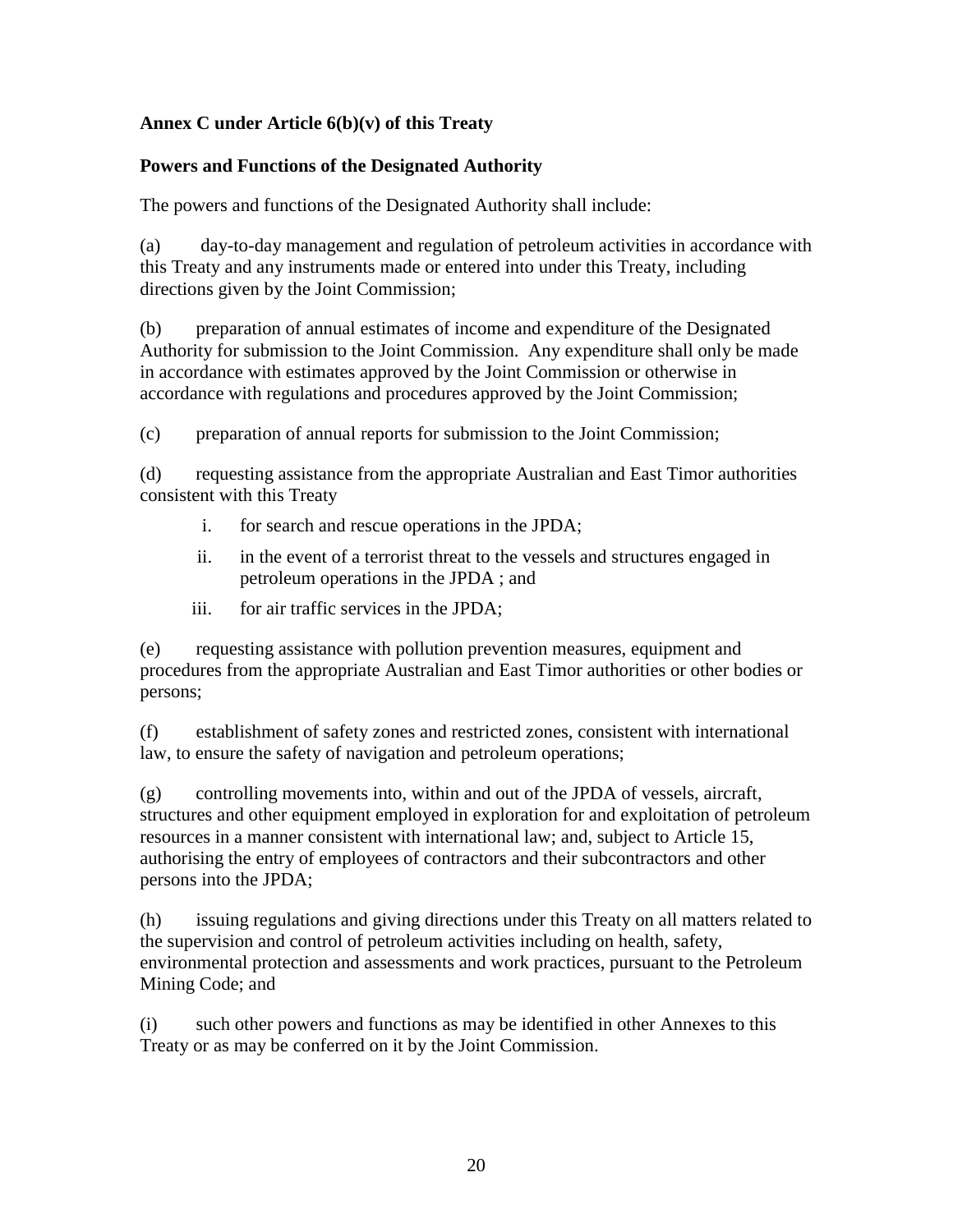### **Annex D under Article 6(c)(ii) of this Treaty**

#### **Powers and Functions of the Joint Commission**

1. The powers and functions of the Joint Commission shall include:

(a) giving directions to the Designated Authority on the discharge of its powers and functions;

(b) conferring additional powers and functions on the Designated Authority;

(c) adopting an interim Petroleum Mining Code pursuant to Article 7(b) of the Treaty, if necessary;

(d) approving financial estimates of income and expenditure of the Designated Authority;

(e) approving rules, regulations and procedures for the effective functioning of the Designated Authority;

(f) designating the Designated Authority for the period referred to in Article  $6(b)(i)$ ;

(g) at the request of a member of the Joint Commission inspecting and auditing the Designated Authority's books and accounts or arranging for such an audit and inspection;

(h) approving the result of inspections and audits of contractors' books and accounts conducted by the Joint Commission;

(i) considering and adopting the annual report of the Designated Authority;

(j) of its own volition or on recommendation by the Designated Authority, in a manner not inconsistent with the objectives of this Treaty amending the Petroleum Mining Code to facilitate petroleum activities in the JPDA;

2. The Joint Commission shall exercise its powers and functions for the benefit of the peoples of East Timor and Australia having regard to good oilfield, processing, transport and environmental practice.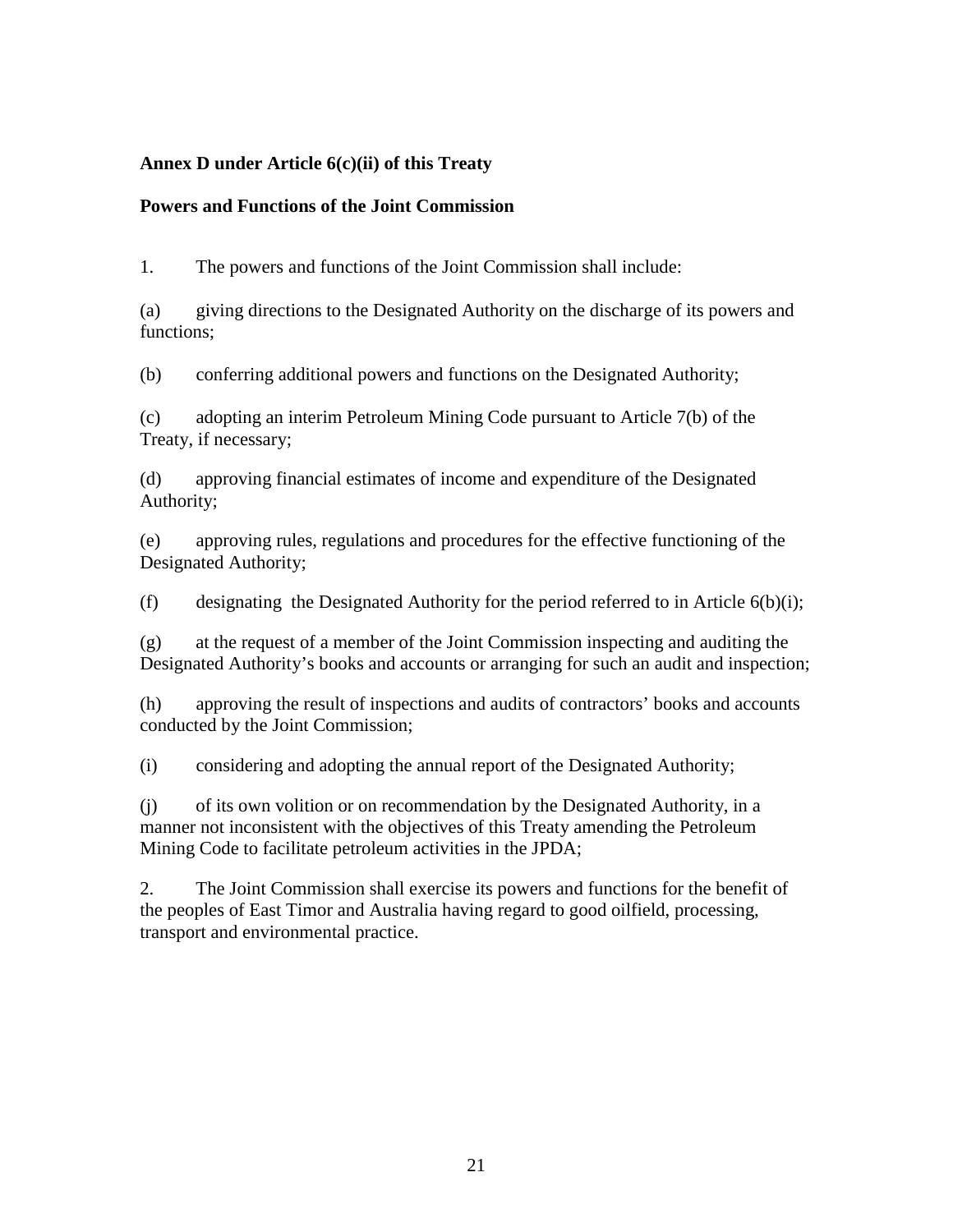### **Annex E under Article 9(b) of this Treaty**

### **Unitisation of Greater Sunrise**

(a) East Timor and Australia agree to unitise the Sunrise and Troubadour deposits (collectively known as 'Greater Sunrise') on the basis that 20.1% of Greater Sunrise lies within the JPDA. Production from Greater Sunrise shall be distributed on the basis that 20.1% is attributed to the JPDA and 79.9% is attributed to Australia.

(b) Either East Timor or Australia may request a review of the production sharing formula. Following such a review, the production sharing formula may be altered by agreement between East Timor and Australia.

(c) The unitisation agreement referred to in paragraph (a) shall be without prejudice to a permanent delimitation of the seabed between East Timor and Australia

(d) In the event of a permanent delimitation of the seabed, East Timor and Australia shall reconsider the terms of the unitisation agreement referred to in paragraph (a). Any new agreement shall preserve the terms of any production sharing contract, licence or permit which is based on the agreement in paragraph (a).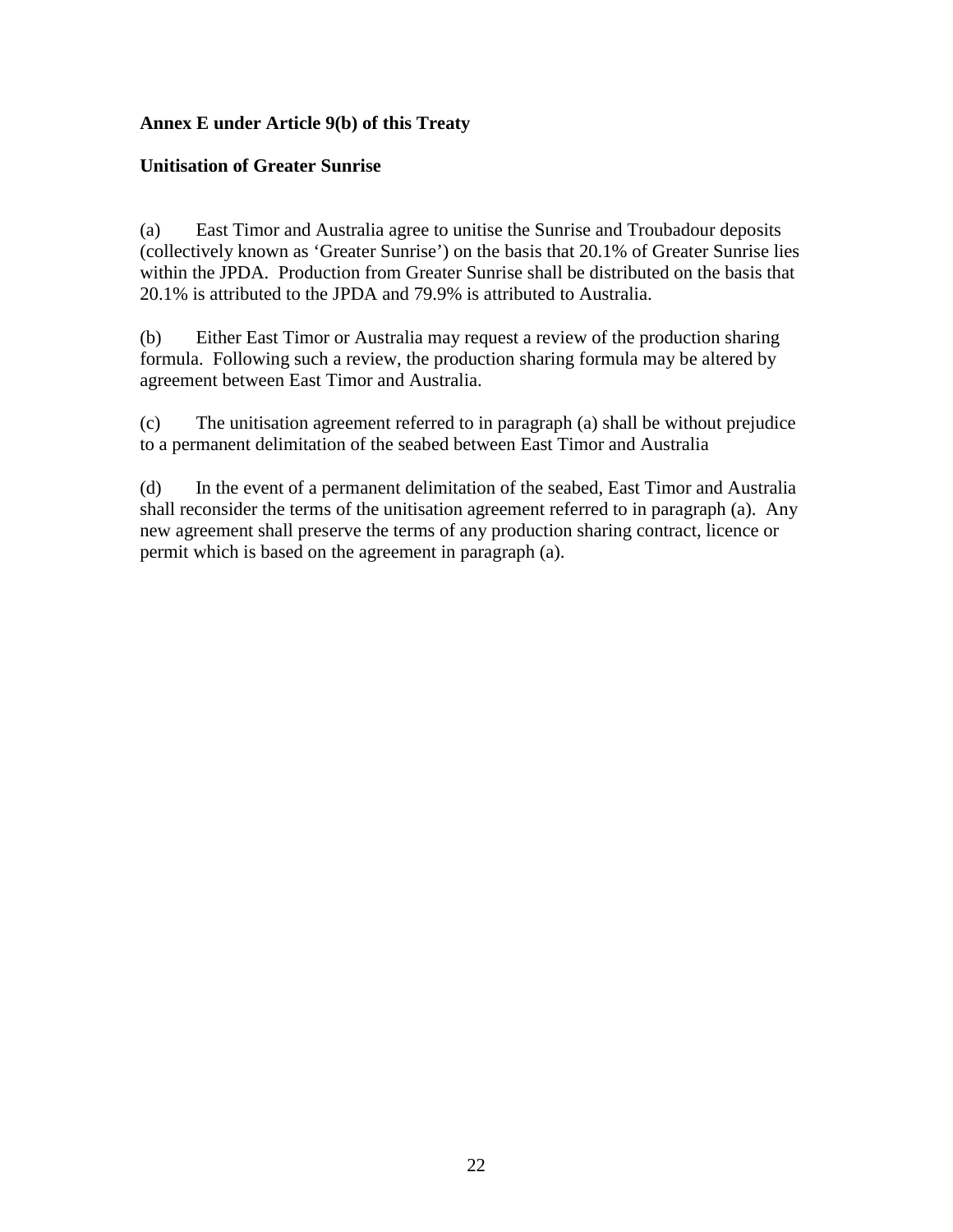## **Annex F under Article 5(a) of this Treaty**

## **Fiscal Scheme for Certain Petroleum Deposits**

Contracts shall be offered to those corporations holding, immediately before entry into force of the Treaty, contracts numbered 91-12, 91-13, 95-19, and 96-20 in the same terms as those contracts, modified to take into account the administrative structure under this Treaty, or as otherwise agreed by East Timor and Australia.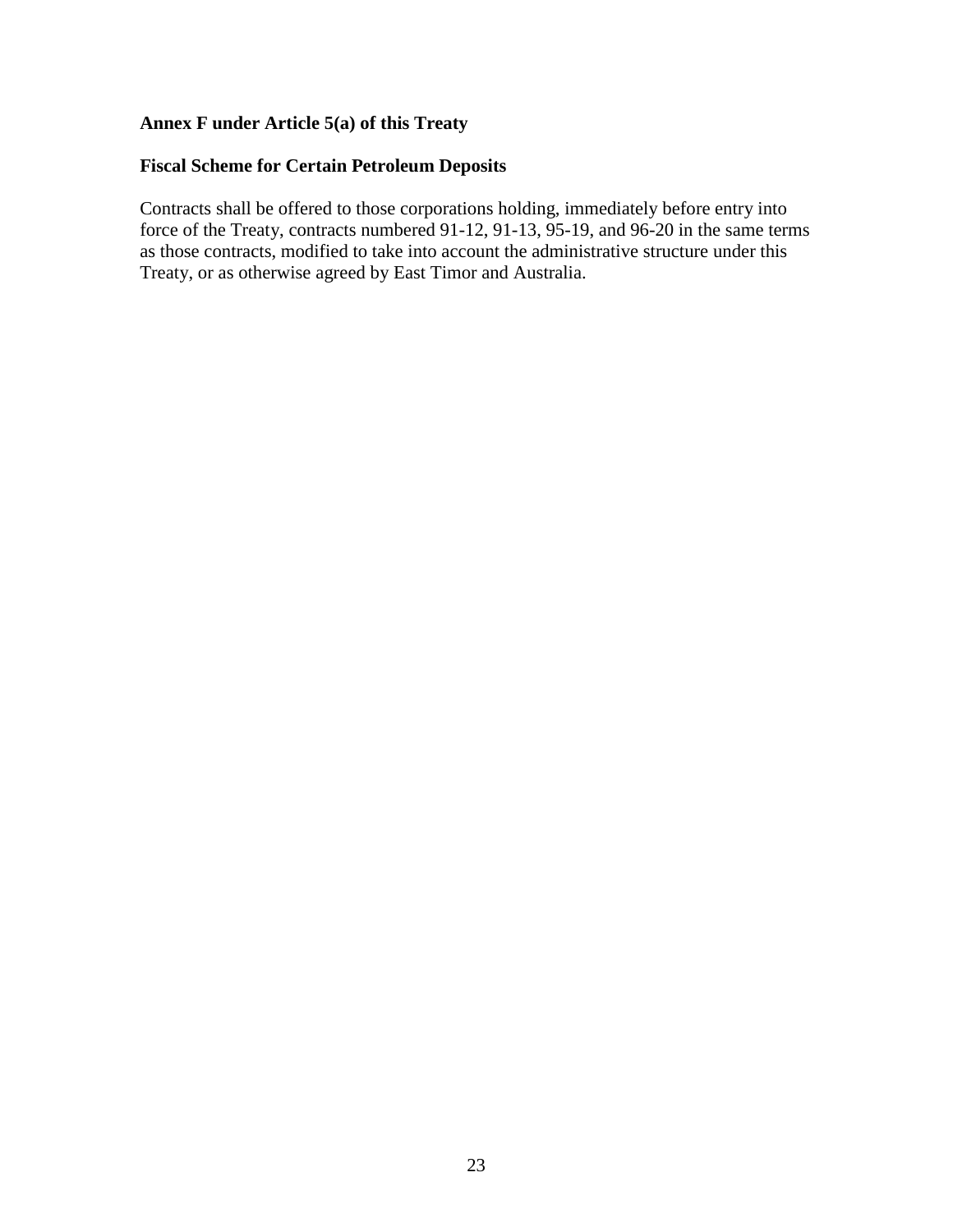**Annex G under Article 13 (b) of this Treaty** 

### **Taxation Code for the Avoidance of Double Taxation and the Prevention of Fiscal Evasion in Respect of Activities Connected with the Joint Petroleum Development Area**

#### Article 1

#### General definitions

- 1. In this Taxation Code, unless the context otherwise requires:
	- (a) the term "Australian tax" means tax imposed by Australia, other than any penalty or interest, being tax to which this Taxation Code applies;
	- (b) the term "company" means any body corporate or any entity which is treated as a company or body corporate for tax purposes;
	- (c) the term "competent authority" means, in the case of Australia, the Commissioner of Taxation or an authorised representative of the Commissioner and, in the case of East Timor, the Minister for Finance or an authorised representative of the Minister;
	- (d) the term "East Timor tax" means tax imposed by East Timor, other than any penalty or interest, being tax to which this Taxation Code applies;
	- (e) the term "framework percentage" means, in the case of Australia, ten (10) percent and, in the case of East Timor, ninety (90) percent;
	- (f) the term "law of a Contracting State" means the law from time to time in force in that Contracting State relating to the taxes to which this Taxation Code applies;
	- (g) the term "person" includes an individual, a company and any other body of persons;
	- (h) the term "reduction percentage" means, in the case of Australia, ninety (90) percent and, in the case of East Timor, ten (10) percent;
	- (i) the terms "tax" or "taxation" mean Australian tax or East Timor tax, as the context requires; and
	- (j) the term "year" means, in Australia, any year of income and, in East Timor, any tax year.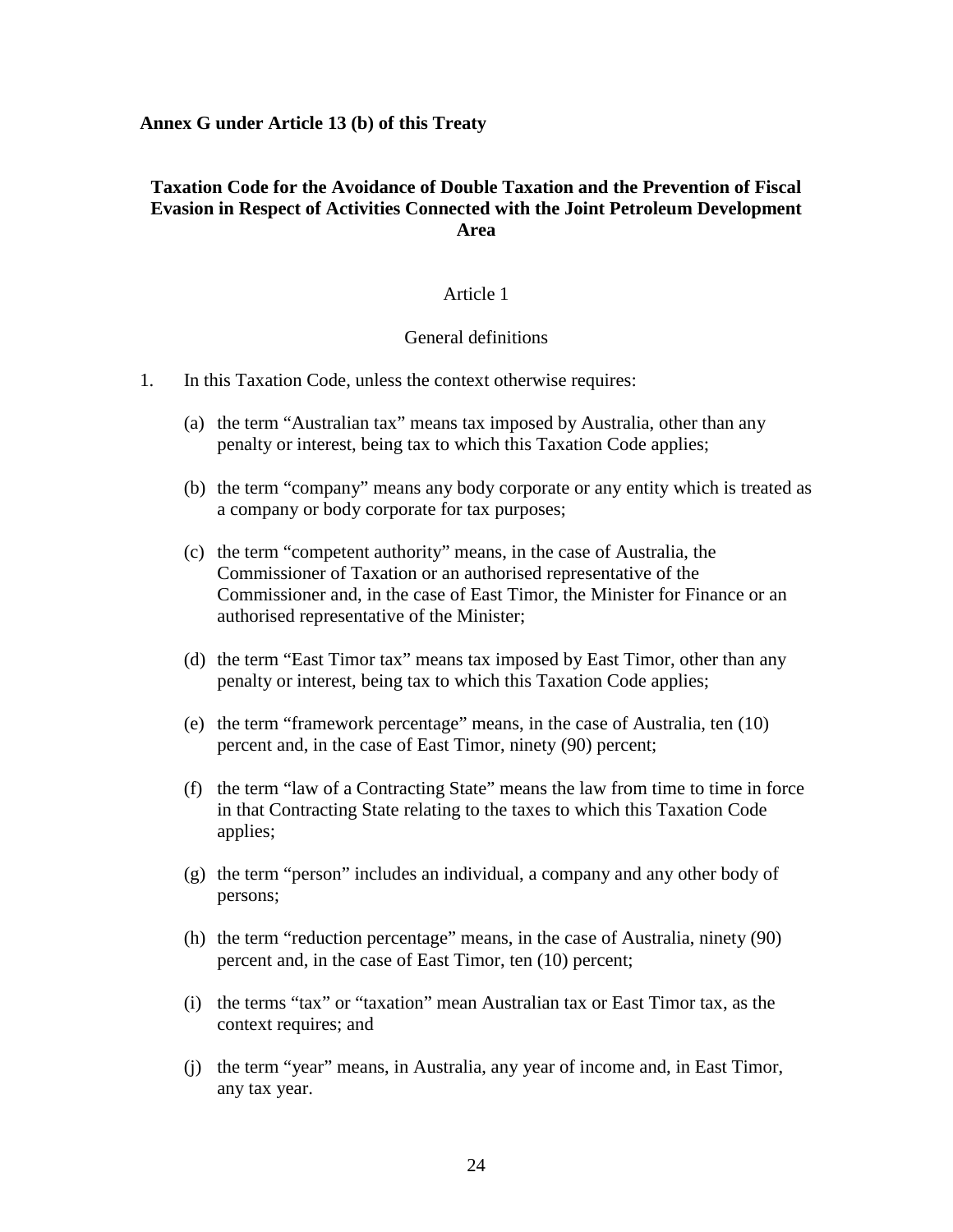2. In the application of this Taxation Code at any time by a Contracting State any term not defined in this Taxation Code or elsewhere in the Treaty shall, unless the context otherwise requires, have the meaning which it has at that time under the law of that Contracting State for the purposes of the taxes to which this Taxation Code applies, any meaning under the applicable tax law of that State prevailing over a meaning given to the term under other law of that State.

#### Article 2

#### Personal scope

 The provisions of this Taxation Code shall apply to persons who are residents of one or both of the Contracting States as well as in respect of persons who are not residents of either of the Contracting States, but only for taxation purposes related directly or indirectly to:

- (a) the exploration for or the exploitation of petroleum in the JPDA; or
- (b) acts, matters, circumstances and things touching, concerning, arising out of or connected with any such exploration or exploitation.

#### Article 3

#### Resident

- 1. For the purposes of this Taxation Code, resident of a Contracting State means:
	- (a) in the case of Australia, a person who is liable to tax in Australia by reason of being a resident of Australia under the tax law of Australia; and
	- (b) in the case of East Timor, a person who is liable to tax in East Timor by reason of being a resident of East Timor under the tax law of East Timor,

but does not include any person who is liable to tax in that Contracting State in respect only of income from sources in that Contracting State.

2. Where by reason of the provisions of paragraph 1 of this Article, an individual is a resident of both Contracting States, then the status of the person shall be determined as follows:

(a) the person shall be deemed to be a resident solely of the Contracting State in which a permanent home is available to the person;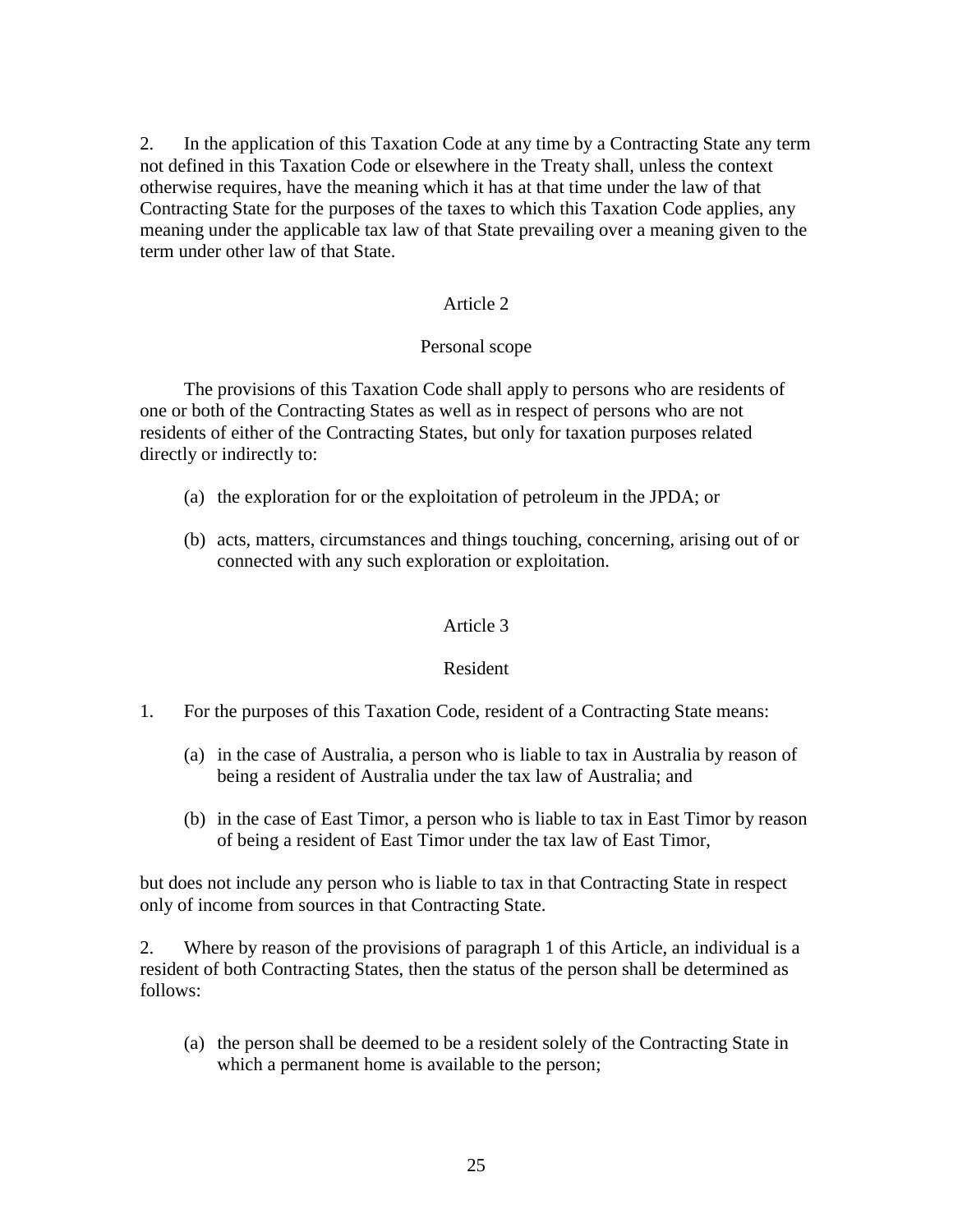- (b) if a permanent home is available to the person in both Contracting States, or in neither of them, the person shall be deemed to be a resident solely of the Contracting State in which the person has an habitual abode;
- (c) if the person has an habitual abode in both Contracting States, or if the person does not have an habitual abode in either of them, the person shall be deemed to be a resident solely of the Contracting State with which the person's personal and economic relations are the closer. For the purposes of this subparagraph, an individual's nationality or citizenship of one of the Contracting States shall be a factor in determining the degree of the individual's personal and economic relations with that Contracting State;
- (d) if it cannot be determined with which Contracting State the person's personal and economic relations are the closer, the competent authorities of the Contracting States shall consult with a view to settling the question by mutual agreement.

3. Where by reason of the provisions of paragraph 1 of this Article, a person other than an individual is a resident of both Contracting States, then it shall be deemed to be a resident solely of the Contracting State in which its place of effective management is situated.

#### Article 4

#### Taxes covered

- 1. The existing taxes to which this Taxation Code shall apply are:
	- (a) in Australia:
		- (i) the income tax, but excluding the petroleum resource rent tax;
		- (ii) the fringe benefits tax;
		- (iii) the goods and services tax; and
		- (iv) the superannuation guarantee charge,

imposed under the federal law of Australia;

- (b) in East Timor:
	- (i) the income tax, including either the tax on profits after income tax or the additional profits tax, as applicable to a specified petroleum project or part of a project;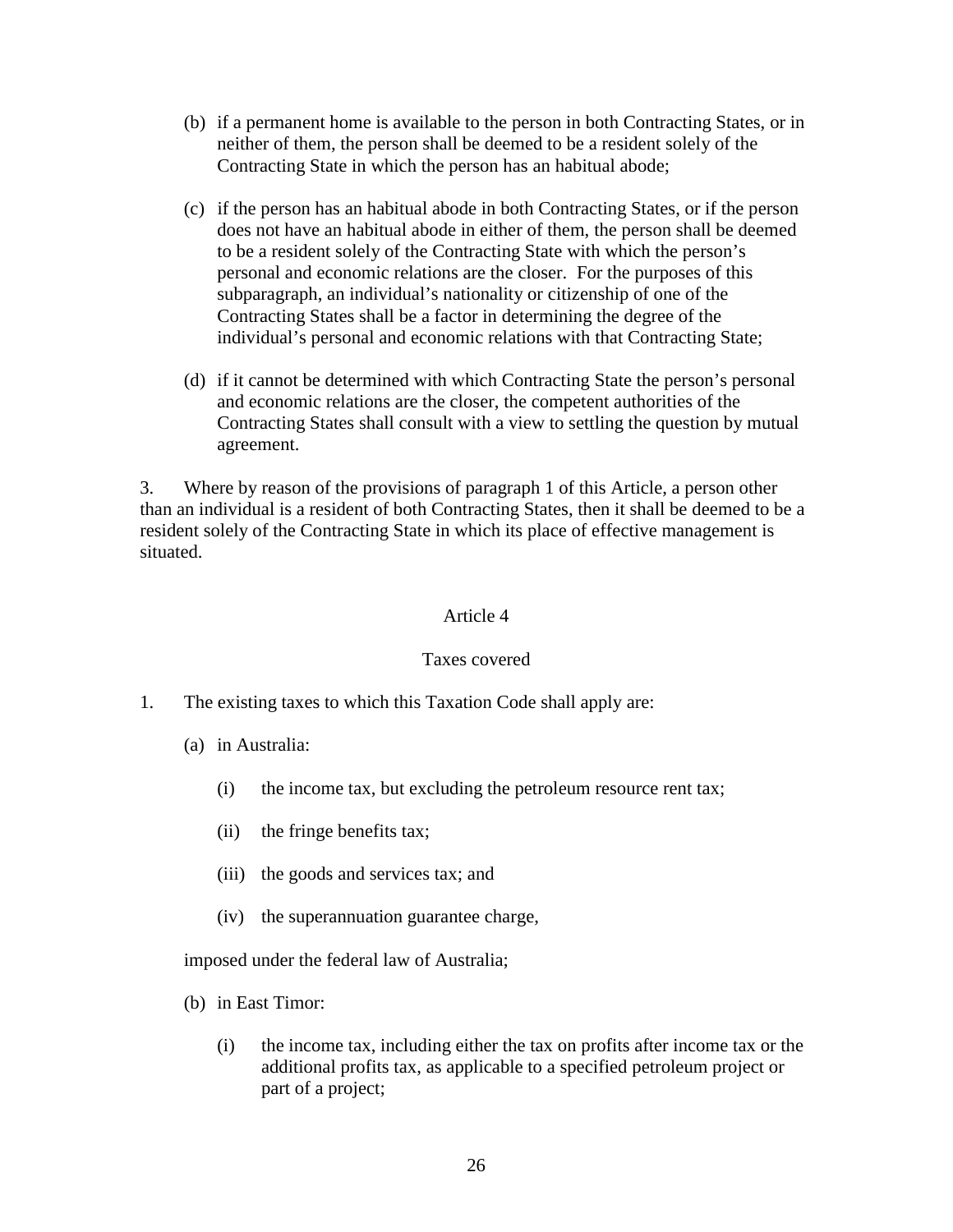- (ii) the value added tax and sales tax on luxury goods ("value added tax"); and
- (iii) the sales tax,

imposed under the law of East Timor.

2. The provisions of this Taxation Code shall also apply to any identical or substantially similar taxes which are imposed after the date of signature of this Treaty in addition to, or in place of, the existing taxes. The competent authorities of the Contracting States shall notify each other of any relevant changes which have been made in their respective taxation law as soon as possible after such changes.

3. A Contracting State shall not impose a tax not covered by the provisions of the Taxation Code in respect of or applicable to:

- (a) the exploration for or exploitation of petroleum in the JPDA; or
- (b) any petroleum exploration or exploitation related activity carried on in the JPDA,

unless the other Contracting State consents to the imposition of that tax.

4. Nothing in paragraph 3 of this Article shall be taken to prevent a Contracting State from imposing, in accordance with its law, penalty or interest charges relating to the taxes covered by this Taxation Code.

### Article 5

#### Business profits

1. For the purposes of the taxation law of each Contracting State, the business profits or losses of a person, other than an individual, derived from, or incurred in, the JPDA in a year shall be reduced by the reduction percentage.

- 2. (a) Business profits or losses derived from the JPDA in a year by an individual who is a resident of a Contracting State may be taxed in both Contracting States as reduced by the reduction percentage.
	- (b) Notwithstanding subparagraph 2(a), the Contracting State of which the individual is a resident may tax those profits or recognise those losses without such reduction. In such a case, that Contracting State shall provide a tax offset against the tax payable on those profits by the individual in that State for the tax paid in the other Contracting State.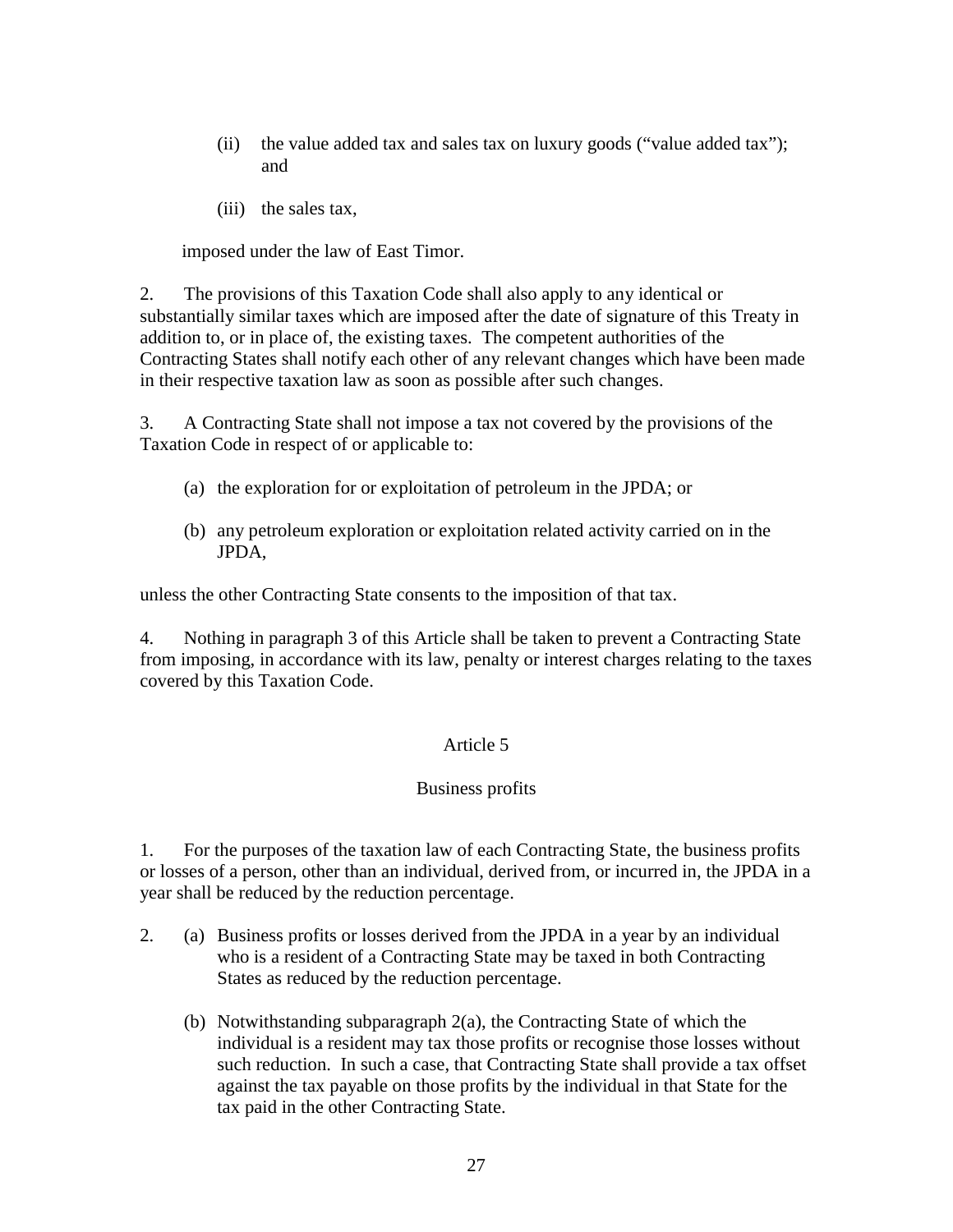3. Business profits derived from the JPDA in a year by an individual who is not a resident of either Contracting State may be taxed in both Contracting States but subject to a rebate entitlement against the tax payable in each Contracting State of the reduction percentage of the gross tax payable on those profits in that Contracting State.

4. Business losses, incurred in the JPDA in a year by an individual who is not a resident of either Contracting State, that are eligible under the law of a Contracting State to be carried forward for deduction against future income shall, for the purposes of that law, be reduced by the reduction percentage.

5. Where losses are brought forward from prior years as a deduction, those losses may not also be taken into account when calculating the business profits or business losses for the year in which they are brought forward as a deduction.

6. Where profits include items of income which are dealt with separately in other Articles of this Taxation Code or where losses are dealt with separately in other Articles of this Taxation Code, then the provisions of those Articles shall not be affected by the provisions of this Article.

7. In establishing whether business profits are derived from the JPDA for the purposes of this Article, regard is to be had to internationally accepted principles on the source of business profits, particularly taking into consideration the extent to which activities in the JPDA, or assets located in the JPDA, rather than elsewhere, contributed to those business profits. In applying such internationally accepted principles special regard shall be had to the location of:

- (a) any activities or functions contributing to the business profits;
- (b) any assets relevant to the derivation of the business profits; and
- (c) any business and financial risks assumed by an entity and which relate to the business profits.

8. For the purposes of paragraph 7, particular account should be had to the terms of any relevant unitisation agreement to the extent to which they do not conflict with the internationally accepted principles referred to in that paragraph.

9. In determining whether business losses are incurred in the JPDA, regard is to be had to internationally accepted principles as to where business losses are incurred, with a view to an approach consistent with paragraphs 7 and 8 of this Article.

10. Where particular business profits are derived wholly or principally from the JPDA, or particular business losses are incurred wholly or principally in the JPDA, then such profits or losses shall be treated as fully derived from or fully incurred in, as the case may be, the JPDA. In other cases, the relevant proportion should be attributed to the JPDA.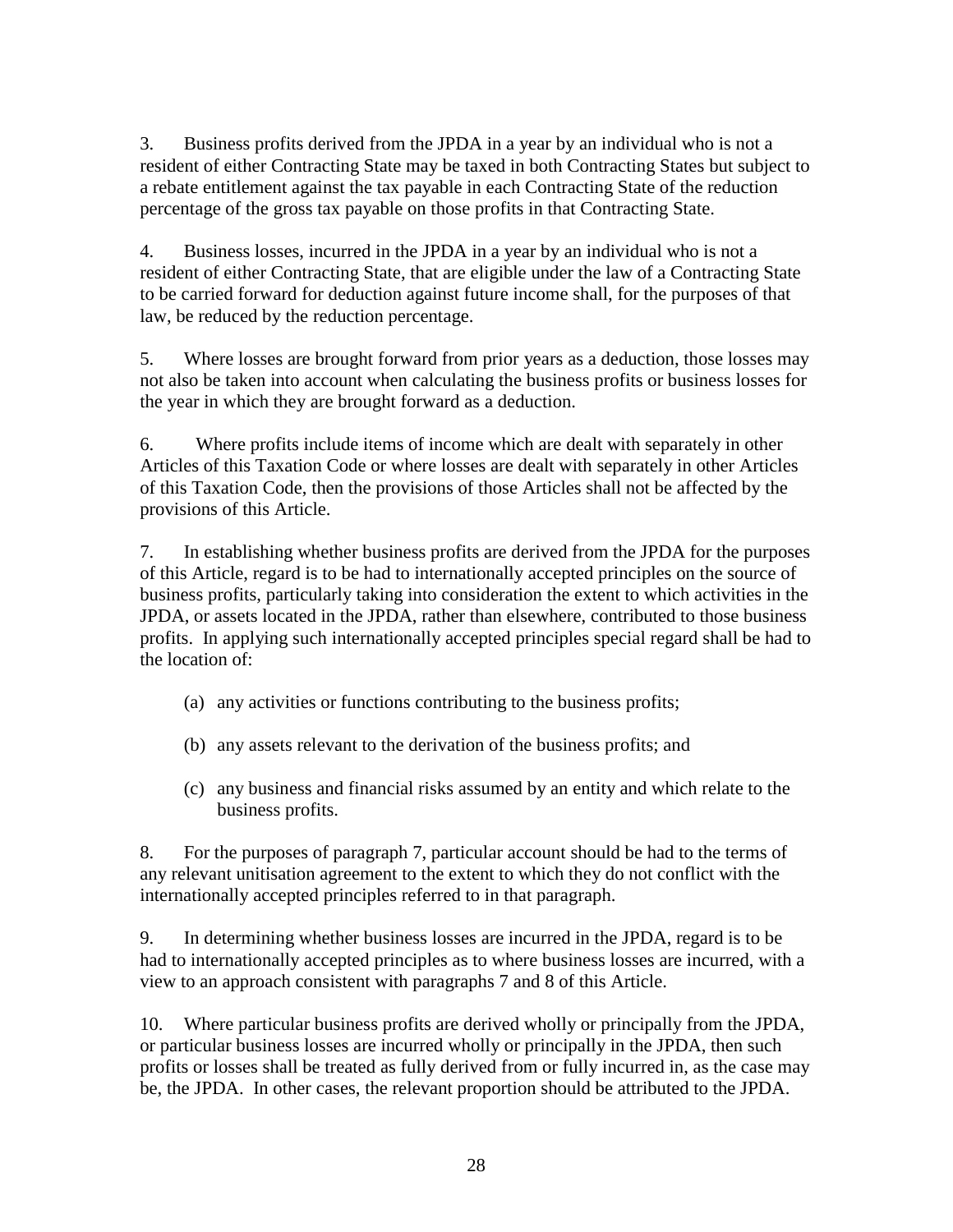In the application of this paragraph the Contracting States shall seek a consistent approach, including as between the treatment of profits and losses, and should consult if necessary to this end.

11. For the purposes of this Taxation Code, the East Timor additional profits tax shall be regarded as a tax on business profits.

## Article 6

## Shipping and air transport

1. Profits from all shipping and air transport, where the transport of the relevant goods or persons commences at a place in the JPDA to any other place, whether inside or outside the JPDA, shall in their entirety be regarded as business profits derived from the JPDA.

2. Profits from all shipping and air transport internal to the JPDA, shall in their entirety be regarded as business profits derived from the JPDA.

3. Profits from all shipping and air transport, where the transport of the relevant goods or persons commences outside the JPDA, and ends in the JPDA, shall not be regarded as derived from the JPDA.

### Article 7

### Petroleum Valuation

 The value of petroleum shall for all purposes under the taxation law of both Contracting States be the value as determined in accordance with internationally accepted arm's length principles having due regard to functions performed, assets used and risks assumed.

### Article 8

### Dividends

1. Dividends paid or credited by a company which is a resident of a Contracting State wholly or mainly out of profits, income or gains derived from sources in the JPDA, and which are beneficially owned by a resident of the other Contracting State, may be taxed in that other Contracting State. However, such dividends may also be taxed in the firstmentioned Contracting State and according to the law of that State, but the tax so charged shall not exceed fifteen (15) per cent of the gross amount of the dividends.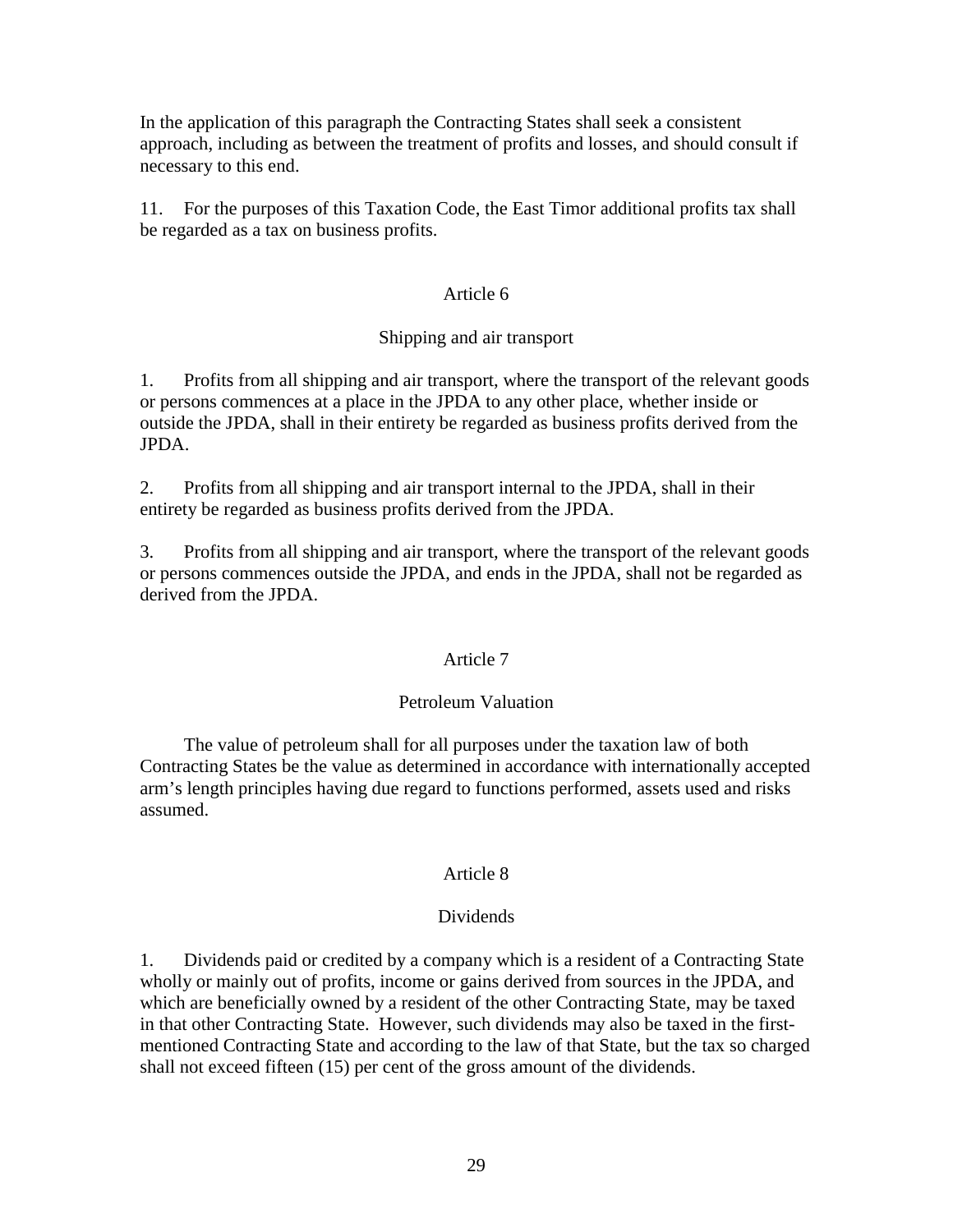2. Dividends paid or credited by a company which is a resident of a Contracting State wholly or mainly out of profits, income or gains derived from sources in the JPDA, and which are beneficially owned by a resident of that Contracting State, shall be taxable only in that State.

3. Dividends paid or credited by a company which is a resident of a Contracting State wholly or mainly out of profits, income or gains derived from sources in the JPDA, and which are beneficially owned by a person who is not a resident of either Contracting State, may be taxed in both Contracting States but the taxable amount of any such dividends shall be an amount equivalent to the framework percentage of the amount that would be the taxable amount but for this paragraph.

4. The term "dividends" as used in this Article means income from shares or other rights participating in profits and not relating to debt claims, as well as other income which is subjected to the same taxation treatment as income from shares by the law of the Contracting State of which the company making the distribution is a resident.

5. Notwithstanding any other provisions of this Taxation Code, where a company which is a resident of a Contracting State derives profits, income or gains from the JPDA, such profits, income or gains may be subject in the other Contracting State to a tax on profits after income tax in accordance with its law, but such tax shall not exceed fifteen (15) per cent of the gross amount of such profits, income or gains after deducting from those profits, income or gains the income tax imposed on them in that other State. Such tax shall be imposed upon the amount equivalent to the framework percentage of the amount that would be taxed but for this paragraph.

6. For the purposes of this Article, "derived from" has the same meaning as expressed in Article 5.

### Article 9

### Interest

1. Interest paid or credited by a contractor, being interest to which a resident of a Contracting State is beneficially entitled, may be taxed in that Contracting State.

2. Such interest may also be taxed in the other Contracting State, but the tax so charged shall not exceed ten (10) per cent of the gross amount of the interest.

3. Interest paid or credited by a contractor, being interest to which a person who is not a resident of either Contracting State is beneficially entitled, may be taxed in both Contracting States but the taxable amount of any such interest shall be an amount equivalent to the framework percentage of the amount that would be the taxable amount but for this paragraph.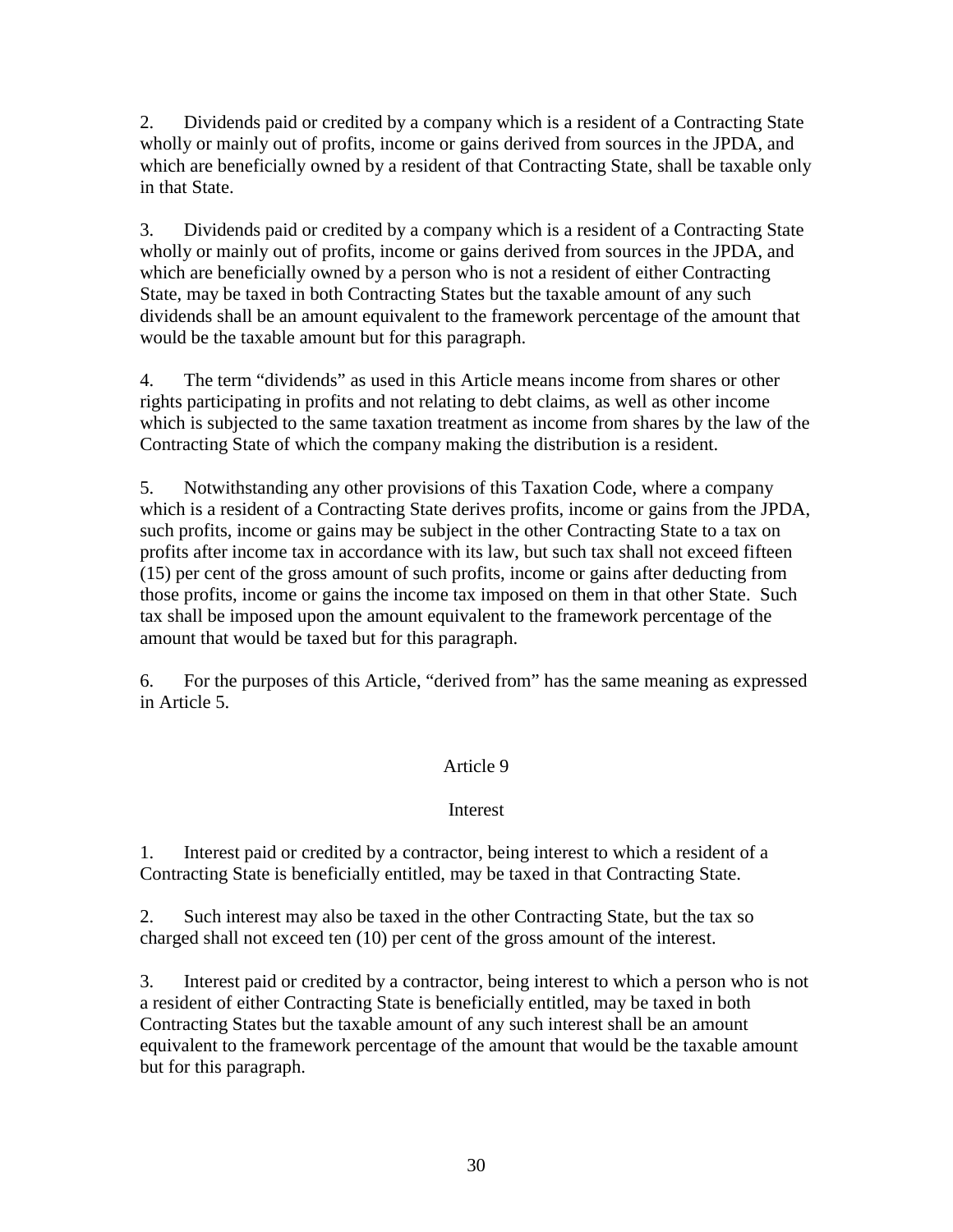4. The term "interest" in this Taxation Code, includes interest from bonds or debentures, whether or not secured by mortgage and whether or not carrying a right to participate in profits, interest from any form of indebtedness and all other income assimilated to income from money lent by law, relating to tax, of the Contracting State in which the income arises.

## Article 10

## Royalties

1. Royalties paid or credited by a contractor, being royalties to which a resident of a Contracting State is beneficially entitled, may be taxed in that Contracting State.

2. Such royalties may also be taxed in the other Contracting State, but the tax so charged shall not exceed ten (10) per cent of the gross amount of the royalties.

3. Royalties paid or credited by a contractor, being royalties to which a person who is not a resident of either Contracting State is beneficially entitled, may be taxed in both Contracting States but the taxable amount of any such royalties shall be an amount equivalent to the framework percentage of the amount that would be the taxable amount but for this paragraph.

4. The term "royalties" in this Article means payments or credits, whether periodical or not, and however described or computed, to the extent to which they are made as consideration for:

- (a) the use of, or the right to use, any copyright, patent, design or model, plan, secret formula or process, trademark or other like property or right;
- (b) the use of, or the right to use, any industrial, commercial or scientific equipment;
- (c) the supply of scientific, technical, industrial or commercial knowledge or information;
- (d) the supply of any assistance that is ancillary and subsidiary to, and is furnished as a means of enabling the application or enjoyment of, any such property or right as is mentioned in subparagraph (a), any such equipment as is mentioned in subparagraph (b) or any such knowledge or information as is mentioned in subparagraph (c); or
- (e) total or partial forbearance in respect of the use or supply of any property or right referred to in this paragraph.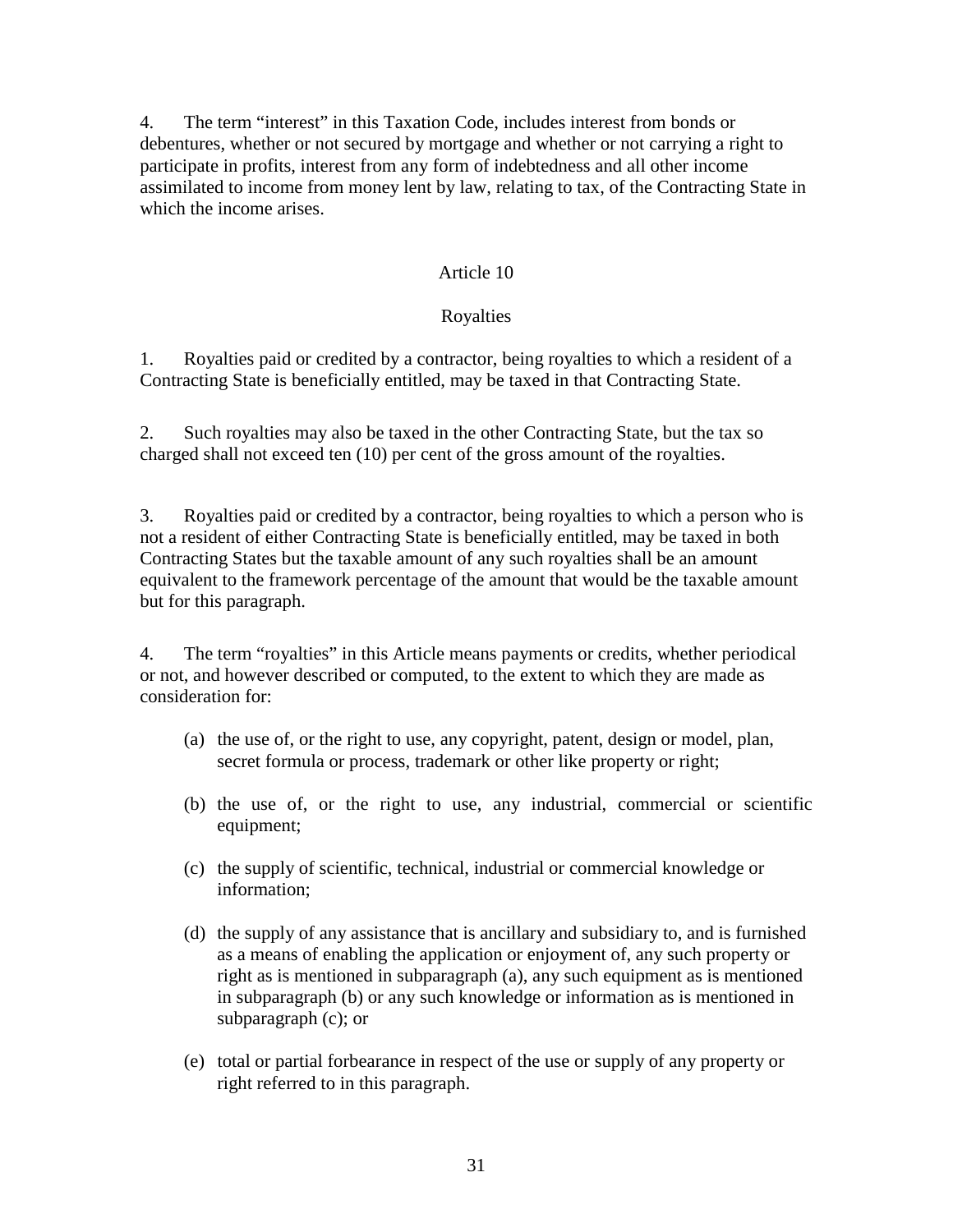## Article 11

### Alienation of property

1. Where a gain or loss of a capital nature accrues to or is incurred by a person, other than an individual who is a resident of a Contracting State, from the alienation of property situated in the JPDA or of shares or comparable interests in a company, the assets of which consist (directly or indirectly, including for example through a chain of companies), wholly or principally of property situated in the JPDA, the amount of gain or loss shall, for the purposes of the law of a Contracting State, be an amount equivalent to the framework percentage of the amount that would be the gain or loss but for this paragraph.

2. When a gain or loss of a capital nature accrues to or is incurred by an individual who is a resident of a Contracting State, from the alienation of property situated in the JPDA or of shares or comparable interests in a company, the assets of which consist (directly or indirectly, including for example through a chain of companies), wholly or mainly of property situated in the JPDA, the amount of the gain or loss may, for the purposes of the law of a Contracting State, be an amount equivalent to the reduction percentage of the amount that would be the gain or loss but for this paragraph.

3. Notwithstanding paragraph 2, the Contracting State of which the individual is a resident may tax that gain or recognise that loss of a capital nature without such reduction. In such a case, that Contracting State shall provide a tax offset against the tax payable on that gain by the individual in that other Contracting State.

### Article 12

### Independent personal services

1. Income derived by an individual who is a resident of a Contracting State in respect of professional services, or other independent activities of a similar character, performed in the JPDA may be taxed in both Contracting States as reduced by the reduction percentage.

2. Notwithstanding paragraph (1), the Contracting State of which the individual is a resident may tax such income without such reduction. In such a case, that Contracting State shall provide a tax offset against the tax payable on that income by the individual in that State for the tax paid in the other Contracting State.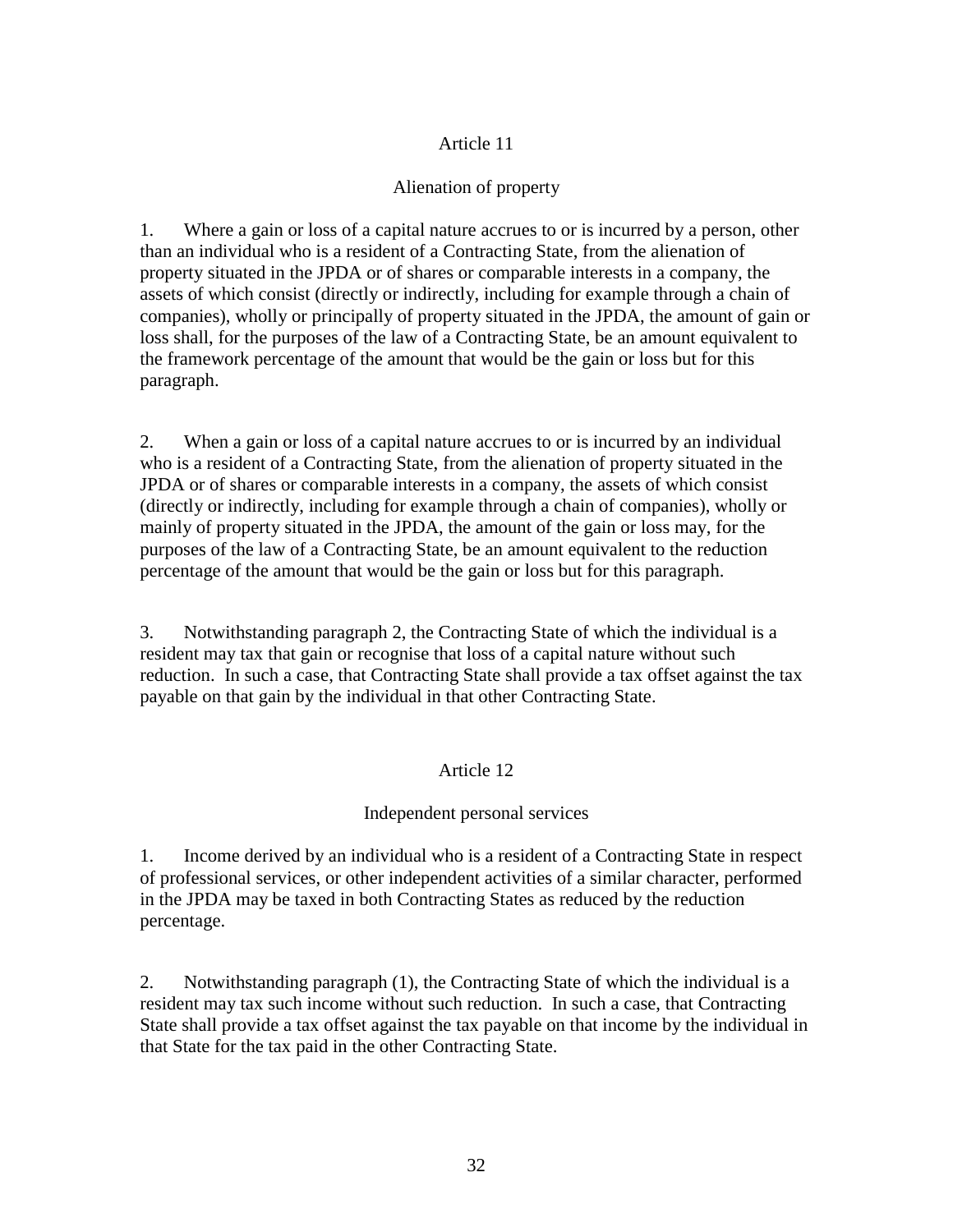3. Income derived by an individual who is not a resident of either Contracting State in respect of professional services, or other independent activities of a similar character, performed in the JPDA may be taxed in both Contracting States but subject to a rebate entitlement against the tax payable in each Contracting State of the reduction percentage of the gross tax payable in that Contracting State on income referred to in this paragraph.

### Article 13

## Dependent personal services

1. Salaries, wages and other similar remuneration derived by an individual who is a resident of a Contracting State in respect of employment exercised in the JPDA may be taxed in both Contracting States as reduced by the reduction percentage.

2. Notwithstanding paragraph (1), the Contracting State in which the individual is a resident may tax such remuneration without such reduction. In such a case, that State shall provide a tax offset against the tax payable on such remuneration by the individual in that Contracting State for the tax paid in the other Contracting State.

3. Remuneration derived by an individual who is not a resident of either Contracting State in respect of employment exercised in the JPDA may be taxed in both Contracting States but subject to a rebate entitlement against the tax payable in each Contracting State of the reduction percentage of the gross tax payable in that Contracting State on the income referred to in this paragraph.

### Article 14

### Other income

1. Items of income of a resident of a Contracting State other than an individual, derived from sources in the JPDA and not dealt with in the foregoing Articles of this Taxation Code, shall be reduced by the reduction percentage.

2. Items of income of a resident individual of a Contacting State derived from sources in the JPDA and not dealt with in the foregoing Articles of this Taxation Code, may be taxed in both Contracting States as reduced by the reduction percentage.

3. Notwithstanding paragraph (2), the Contracting State in which the individual is a resident may tax such items of income without such reduction. In such a case, that State shall provide a tax offset against the tax payable on those items of income by the individual in that State for the tax paid in the other Contracting State.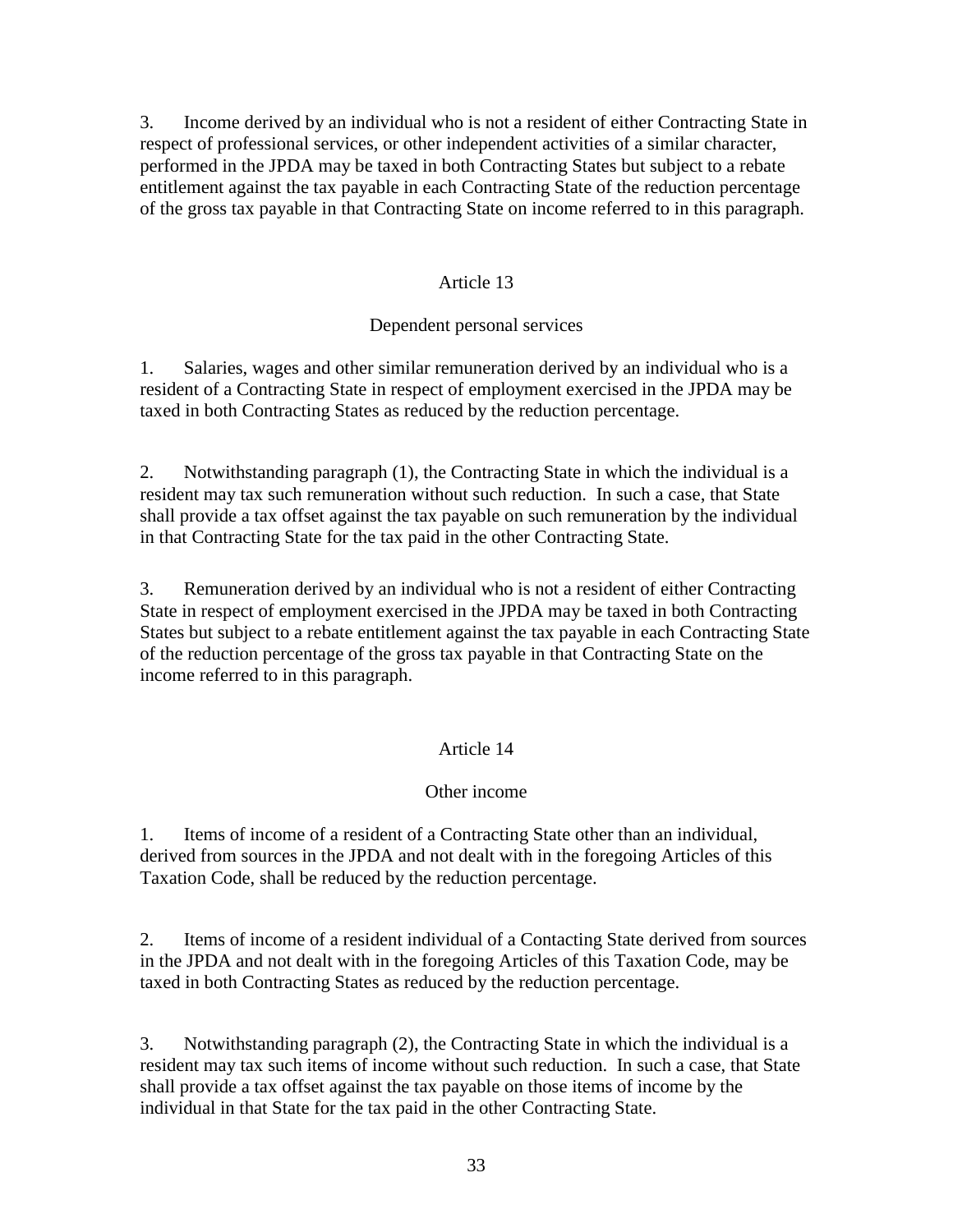4. Items of income of a person who is not a resident of either Contracting State, derived from sources in the JPDA and not dealt with in the foregoing Articles of this Taxation Code may be taxed in both Contracting States but subject to a rebate entitlement against the tax payable in each Contracting State of the reduction percentage of the gross tax payable in that Contracting State on the income referred to in this paragraph.

5. For the purposes of this Article, "derived from" has the same meaning as expressed in Article 5.

### Article 15

### Fringe benefits

 For the purposes of the taxation law of Australia, the amount of Australian fringe benefits tax payable in relation to fringe benefits provided to employees in a year, in respect of employment exercised in the JPDA, shall be:

- (a) in the case of such employees who are residents of Australia, the fringe benefits tax may be applied without reduction;
- (b) in respect of employees who are residents of East Timor, the fringe benefits tax shall not be applied; and
- (c) in respect of employees who are not residents of either Contracting State, the amount payable shall be reduced by the reduction percentage.

#### Article 16

#### Superannuation guarantee charge

 The superannuation guarantee charge imposed by Australia in respect of employment exercised in the JPDA in a year may be applied only in so far as it relates to employees who are residents of Australia, in which case it may be applied without reduction.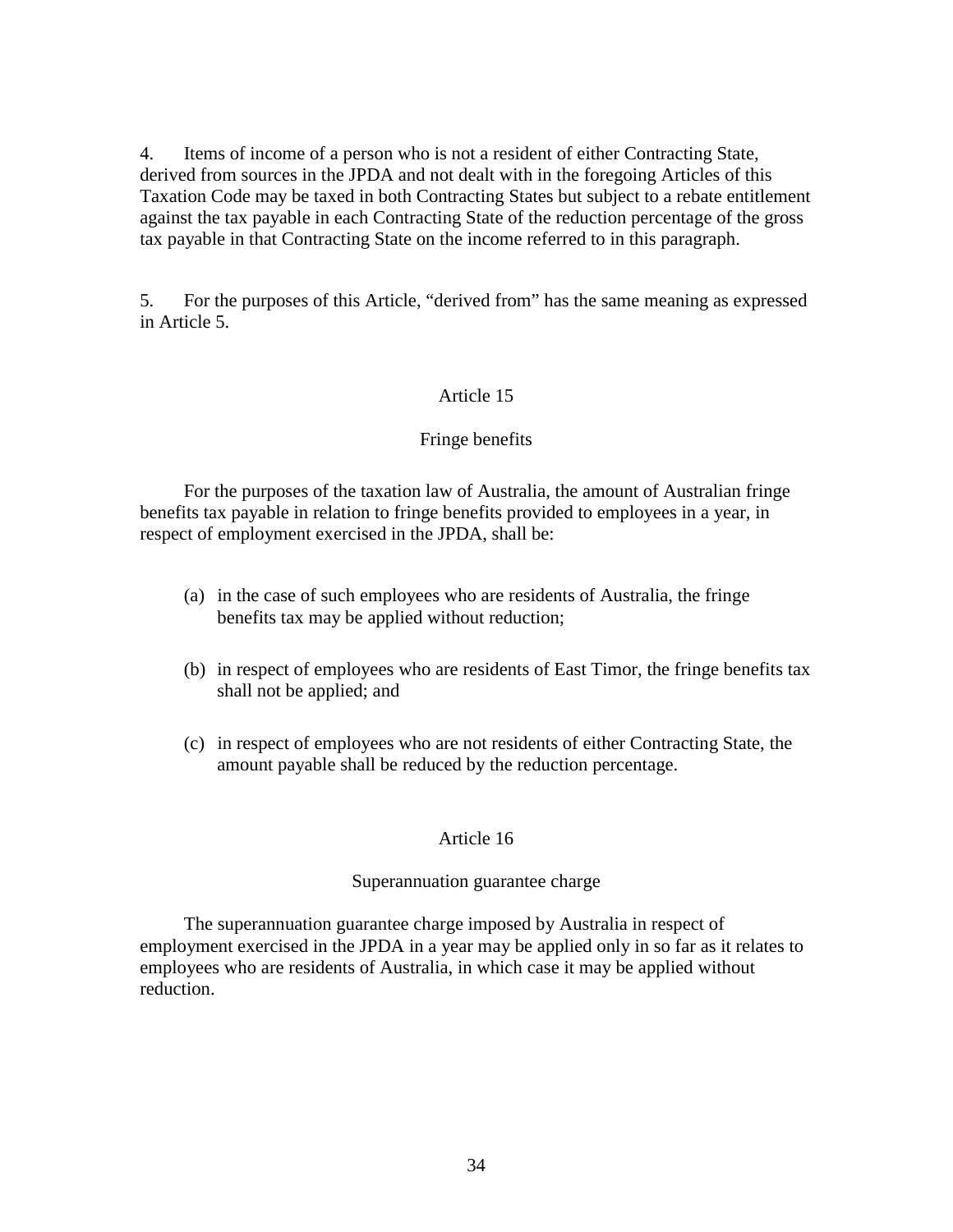#### Article 17

#### **Miscellaneous**

 In any case where income, profits or gains are not derived from the JPDA as that term is used in Article 5, for the purposes of this Code, neither Contracting State shall tax those income, profits or gains on a basis, in effect, of their source in the JPDA.

#### Article 18

#### Indirect taxes

 Goods introduced into the JPDA, whether or not from a Contracting State, and services provided to a person in the JPDA, may, at or following introduction, be taxed in both Contracting States in accordance with applicable Australian goods and services tax law or the East Timor value added tax or sales tax law as the case may be, but the taxable amount in relation to such goods and services shall be an amount equivalent to the framework percentage of the amount that would be the taxable amount but for this paragraph.

#### Article 19

#### Avoidance of double taxation

1. In the case of Australia, subject to the provisions of the law of Australia from time to time in force which relate to the allowance of a credit against Australian tax of tax paid in a country outside Australia (which shall not affect the general principle of this Article), East Timor tax paid under the law of East Timor and in accordance with this Taxation Code, whether directly or by deduction, in respect of income derived by a person who is a resident of Australia of the following types:

- (a) dividends paid wholly or mainly out of profits, income or gains as referred to in paragraph 1 of Article 8;
- (b) interest paid by a contractor as referred to in paragraph 2 of Article 9;
- (c) royalties paid by a contractor as referred to in paragraph 2 of Article 10; or
- (d) profits, income or gains after income tax as referred to in paragraph 5 of Article 8,

shall be allowed as a credit against Australian tax payable in respect of that income.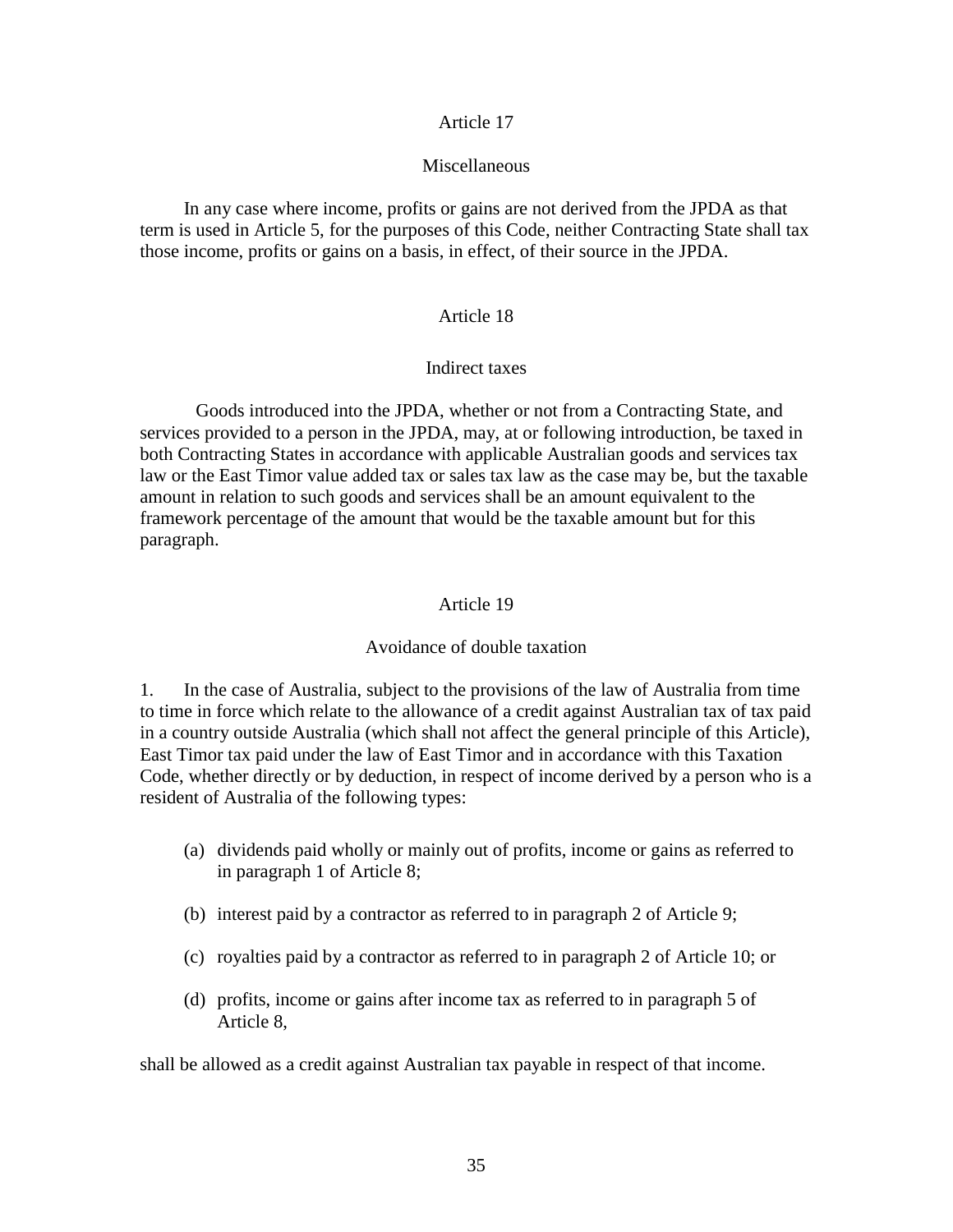2. In the case of East Timor, subject to the provisions of the law of East Timor from time to time in force which relate to the allowance of a credit against East Timor tax of tax paid in a country outside East Timor (which shall not affect the general principle of this Article), Australian tax paid under the law of Australia and in accordance with this Taxation Code, whether directly or by deduction, in respect of income derived by a person who is a resident of East Timor of the following types:

- (a) dividends paid wholly or mainly out of profits, income or gains as referred to in paragraph 1 of Article 8;
- (b) interest paid by a contractor as referred to in paragraph 2 of Article 9;
- (c) royalties paid by a contractor as referred to in paragraph 2 of Article 10; or
- (d) profits, income or gains after income tax as referred to in paragraph 5 of Article 8,

shall be allowed as a credit against East Timor tax payable in respect of that income.

3. The dividends, interest or royalties taxed by a Contracting State in accordance with the provisions of this Taxation Code and referred to in this Article shall for the purposes of determining a foreign tax credit entitlement under the law of the other Contracting State, be deemed to be income derived from sources in the first-mentioned Contracting State.

### Article 20

### Mutual agreement procedure

1. Where a person considers that the actions of the competent authority of one or both of the Contracting States result or will result for the person in taxation not in accordance with the provisions of this Taxation Code, the person may, irrespective of the remedies provided by the domestic law of the Contracting States, present a case to the competent authority of the Contracting State of which the person is a resident, or to either competent authority in the case of persons who are not residents of either Contracting State. The case must be presented within thirty-six (36) months from the first notification of the action resulting in taxation not in accordance with the provisions of the Taxation Code.

2. The competent authority shall endeavour, if the claim appears to it to be justified and if it is not itself able to arrive at a satisfactory solution, to resolve the case by agreement with the competent authority of the other Contracting State, with a view to the avoidance of taxation which is not in accordance with the provisions of this Taxation Code. Any agreement reached shall be implemented notwithstanding any time limits in the domestic law of the Contracting States.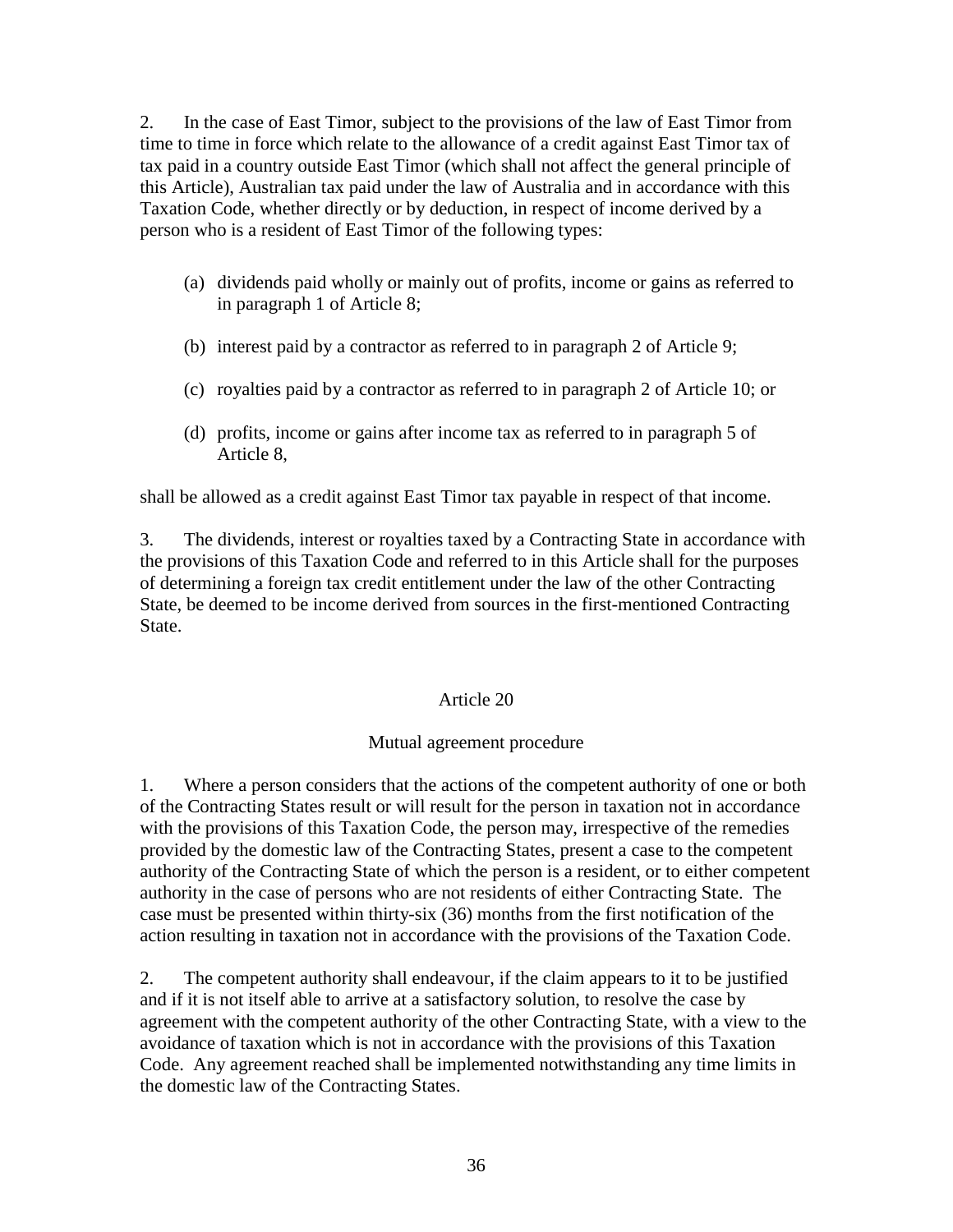3. In considering whether the actions of a Contracting State are or are not in accordance with the provisions of this Taxation Code for the purposes of this Article, particular regard is to be had to the objects and purposes of this Taxation Code, including especially that of the avoidance of double taxation.

4. The competent authorities of the Contracting States shall jointly endeavour to resolve any difficulties or doubts arising as to the interpretation or application of this Taxation Code. The competent authorities of the Contracting States may meet from time to time or otherwise communicate for the purposes of discussing the operation and application of this Taxation Code. They may also consult together in relation to juridical or economic double taxation in cases not specifically provided for in this Taxation Code.

5. For the purposes of paragraph 3 of Article XXII (Consultation) of the General Agreement on Trade in Services, the Contracting States agree that, notwithstanding that paragraph, any dispute between them as to whether a measure falls within the scope of this Taxation Code may be brought before the Council for Trade in Services, as provided by that paragraph, only with the consent of both Contracting States. Any doubt as to the interpretation of this paragraph shall be resolved under paragraph 4 of this Article or, failing agreement under that procedure, pursuant to any other procedure agreed to by both Contracting States.

### Article 21

#### Exchange of information

1. The competent authorities of the Contracting States shall exchange such information as is necessary for carrying out the provisions of this Taxation Code or of the domestic law of the Contracting States concerning taxes covered by this Taxation Code, insofar as the taxation thereunder is not contrary to this Taxation Code, in particular for the prevention of avoidance or evasion of such taxes. Any information received by the competent authority of a Contracting State shall be treated as secret in the same manner as information obtained under the domestic law of that Contracting State and shall be disclosed only to persons or authorities (including courts and administrative bodies) involved in the assessment or collection of, the enforcement or prosecution in respect of, or the determination of appeals in relation to, the taxes covered by this Taxation Code and shall be used only for such purposes. Such persons or authorities may disclose the information in public courts or tribunal proceedings or in judicial or tribunal decisions relating to taxes covered by this Taxation Code.

2. In no case shall the provisions of paragraph 1 of this Article be construed so as to impose on the competent authority of a Contracting State the obligation: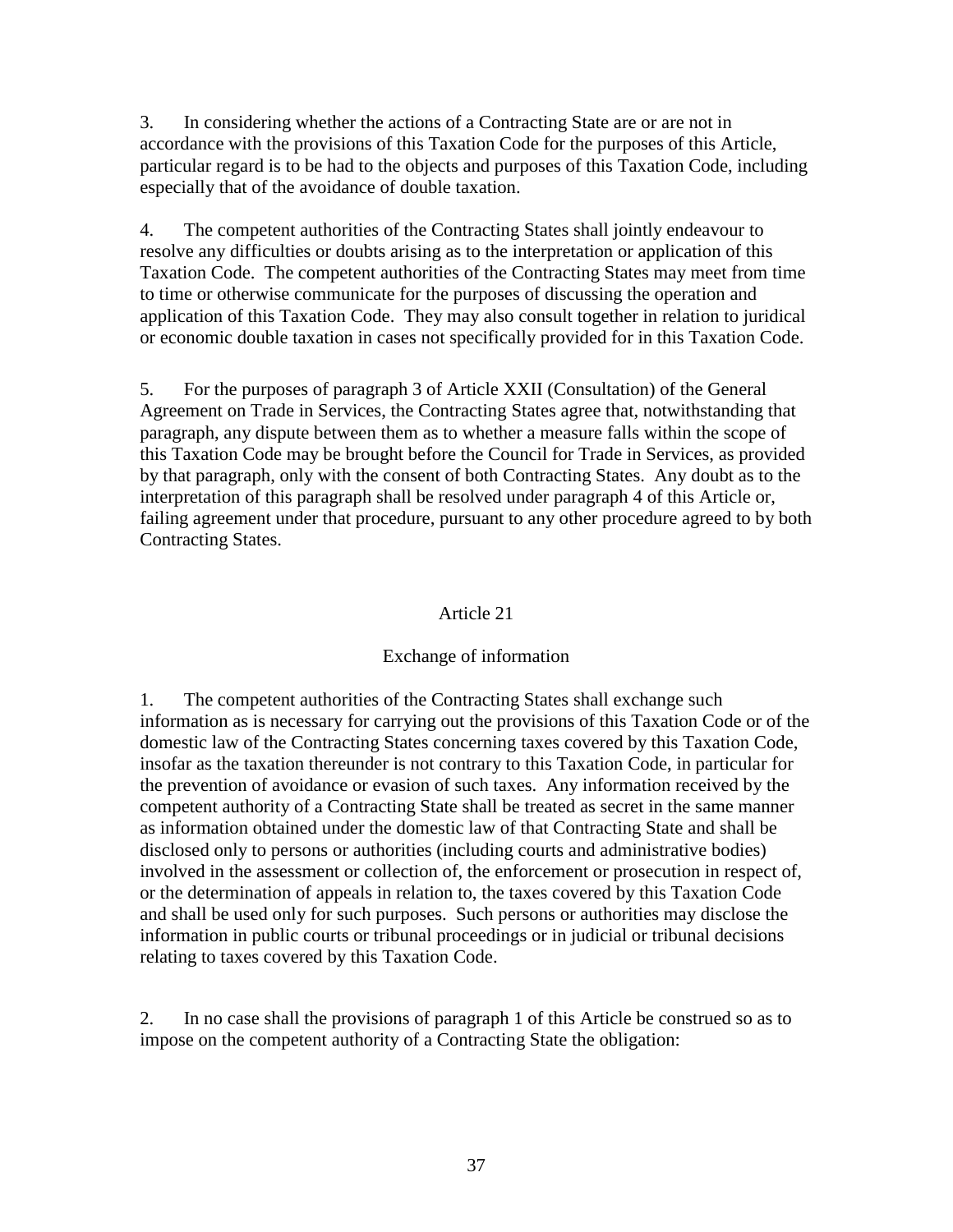- (a) to carry out administrative measures at variance with the law or the administrative practice of that or of the other Contracting State;
- (b) to supply information which is not obtainable under the law or in the normal course of the administration of that or of the other Contracting State; or
- (c) to supply information which would disclose any trade, business, industrial, commercial or professional secret or trade process, or to supply information the disclosure of which would be contrary to public policy.

#### Article 22

#### Interaction with other taxation arrangements

 Nothing in this Taxation Code is intended to limit the operation of a taxation arrangement concluded by either Contracting State with a third country or territory unless so provided for in such treaty.

### Article 23

#### Transitional provisions

1. Business losses incurred in the JPDA by a person in a year previous to the year in which this Taxation Code enters into force and business losses apportionable in accordance with paragraph 2 to that part of the year prior to the date that this Taxation Code enters into domestic law effect, may, for the purposes of the taxation law of a Contracting State and in accordance with the provisions of that law, be carried forward for deduction against income which is subject to the provisions of this Taxation Code, in accordance with the provisions of this Taxation Code.

2. In the year in which this Taxation Code enters into force the Contracting States shall only apply the framework percentage or reduction percentage to that proportion of income, losses and other items addressed by this Taxation Code which corresponds to that portion of the period from the date of entry into domestic law effect to the end of the year.

### Article 24

#### Review mechanism

 At the request of either of the Contracting States, the Contracting States shall review the terms and operations of this Taxation Code with a view to amending the Taxation Code, if considered necessary.